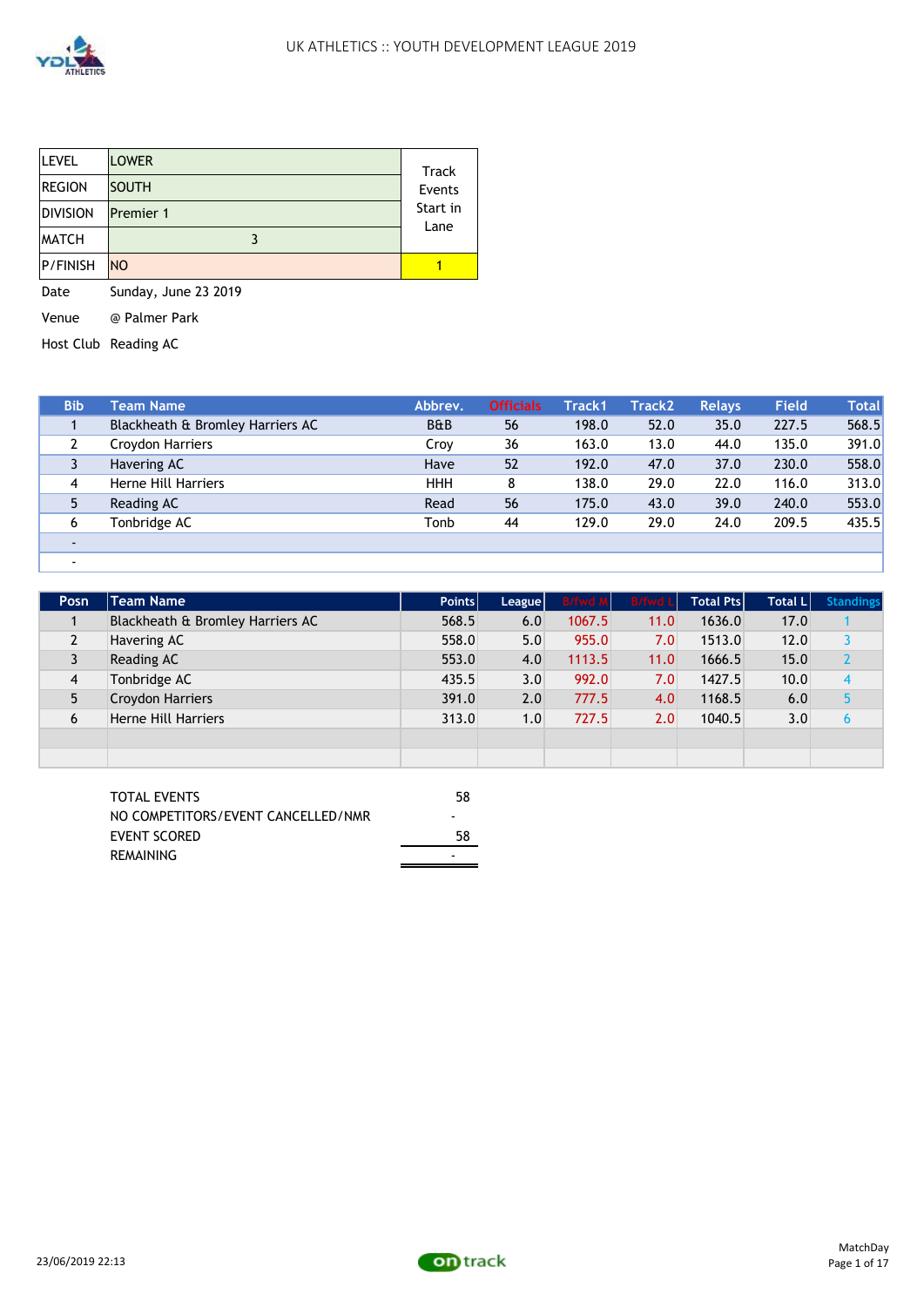

|      |     | 100m U15 Boys A        | Wind       |      |            |      | 100m U15 Boys B               | Wind           |      |                |  |  |
|------|-----|------------------------|------------|------|------------|------|-------------------------------|----------------|------|----------------|--|--|
| Posn |     | No. Athlete            | Club       | Perf | <b>AAA</b> | Posn | No. Athlete                   | Club           | Perf | <b>AAA</b>     |  |  |
| 1    | 5   | <b>MZEE Hagen</b>      | Read       | 11.5 | 1          | 1    | 44                            | <b>HHH</b>     | 11.9 | $\overline{2}$ |  |  |
| 2    | 2   | SALAKO Ayo             | Croy       | 11.8 | 2          | 2    | CARROLL Dylan<br>11           | <b>B&amp;B</b> | 12.5 | 4              |  |  |
| 3    | 1   | <b>SUTTON Connor</b>   | B&B        | 12.0 | 3          | 3    | ANDERSON Tyron<br>55          | Read           | 12.5 | 4              |  |  |
| 4    | 3   | <b>BLANC Jacob</b>     | Have       | 12.4 | 4          | 4    | <b>RICHARDS Jesaiah</b><br>22 | Croy           | 12.8 |                |  |  |
| 5    | 4   |                        | <b>HHH</b> | 12.7 |            | 5    | POPE-SAFFER Alexander<br>66   | Tonb           | 13.5 |                |  |  |
| 6    | 6   | <b>GREY Louis</b>      | Tonb       | 12.8 |            | 6    | 33 MALCOLM Reece              | Have           | 13.7 |                |  |  |
| 7    |     |                        |            |      |            | 7    |                               |                |      |                |  |  |
| 8    |     |                        |            |      |            | 8    |                               |                |      |                |  |  |
|      |     | 100m NS U15 Boys A     | Wind       |      |            |      | 100m NS U15 Boys B            | Wind           |      |                |  |  |
| Posn |     | No. Athlete            | Club       | Perf | AAA        |      | Posn No. Athlete              | Club           | Perf | <b>AAA</b>     |  |  |
| 1    | 22  | <b>DOTTING Xola</b>    | Croy       | 12.4 | 4          | 1    |                               |                |      |                |  |  |
| 2    | 2   | PHILLIPS Ethon         | Croy       | 12.5 |            | 2    |                               |                |      |                |  |  |
| 3    | 5.  | <b>HULL Treyvon</b>    | Read       | 12.7 |            | 3    |                               |                |      |                |  |  |
| 4    | 33. | <b>OLADUNJOYE Timi</b> | Have       | 13.8 |            | 4    |                               |                |      |                |  |  |
| 5    |     |                        |            |      |            | 5    |                               |                |      |                |  |  |
| 6    |     |                        |            |      |            | 6    |                               |                |      |                |  |  |
| 7    |     |                        |            |      |            | 7    |                               |                |      |                |  |  |
| 8    |     |                        |            |      |            | 8    |                               |                |      |                |  |  |
|      |     | 200m U15 Boys A        | Wind       |      |            |      | 200m U15 Boys B               | Wind           |      |                |  |  |
|      |     | Posn No. Athlete       | Club       | Perf | <b>AAA</b> |      | Posn No. Athlete              | Club           | Perf | <b>AAA</b>     |  |  |

| Posn |    | No. Athlete         | Club       | Perf | AAA |    |    | Posn No. Athlete    | Club           | Perf | <b>AAA</b> |
|------|----|---------------------|------------|------|-----|----|----|---------------------|----------------|------|------------|
|      | 5. | MZEE Hagen          | Read       | 23.4 |     |    |    | 33 BLACK Charlie    | Have           | 24.5 | 3          |
|      | 3. | ACHI Denzil         | Have       | 24.0 |     |    | 44 |                     | <b>HHH</b>     | 24.7 | 3          |
|      |    | ISLAM-MEDEAUX Adam  | B&B        | 24.0 |     | 3  |    | 55 ANDERSON Tyron   | Read           | 24.9 | 4          |
| 4    |    | KALU Joshua         | Croy       | 25.5 | 4   | 4  |    | 66 GREY Louis       | Tonb           | 26.0 |            |
| 5.   | 4  |                     | <b>HHH</b> | 25.9 |     | 5. |    | 22 RICHARDS Jesajah | Croy           | 26.4 |            |
| 6    | 6  | <b>PALMER Henry</b> | Tonb       | 26.5 |     | 6. | 11 | FIRLA Nathan        | <b>B&amp;B</b> | 26.5 |            |
|      |    |                     |            |      |     |    |    |                     |                |      |            |
| 8    |    |                     |            |      |     | 8  |    |                     |                |      |            |

|      |   | 300m U15 Boys A          |                |      |     | 300m U15 Boys B |    |                         |                |      |                |  |  |
|------|---|--------------------------|----------------|------|-----|-----------------|----|-------------------------|----------------|------|----------------|--|--|
| Posn |   | No. Athlete              | Club           | Perf | AAA | Posn            |    | No. Athlete             | Club           | Perf | <b>AAA</b>     |  |  |
|      | 3 | <b>BLACKLOCK Matthew</b> | Have           | 40.0 | 3   |                 | 33 | <b>HOWELL Charlie</b>   | Have           | 38.8 | $\overline{2}$ |  |  |
| 2    |   | <b>MOWA Samuel</b>       | Croy           | 40.6 | 4   | 2               | 11 | <b>BLAKE Kieran</b>     | <b>B&amp;B</b> | 41.1 | 4              |  |  |
| 3    | 4 | <b>KANDE Harvey</b>      | <b>HHH</b>     | 40.8 | 4   | 3.              | 66 | <b>CURRIE Angus</b>     | Tonb           | 42.3 |                |  |  |
| 4    |   | <b>FIRLA Nathan</b>      | <b>B&amp;B</b> | 41.4 | 4   | 4               | 55 | CROFT Joseph            | Read           | 43.4 |                |  |  |
| 5    | 5 | <b>RUST-D'EYE Hal</b>    | Read           | 41.7 | 4   | 5.              | 44 | <b>CROWTHER Zachary</b> | <b>HHH</b>     | 45.9 |                |  |  |
| 6    | 6 | <b>COLLINS Aidan</b>     | Tonb           | 42.0 | 4   | 6               | 22 | <b>ROBINSON Jalen</b>   | Croy           | 46.3 |                |  |  |
| 7    |   |                          |                |      |     | 7               |    |                         |                |      |                |  |  |
| 8    |   |                          |                |      |     | 8               |    |                         |                |      |                |  |  |

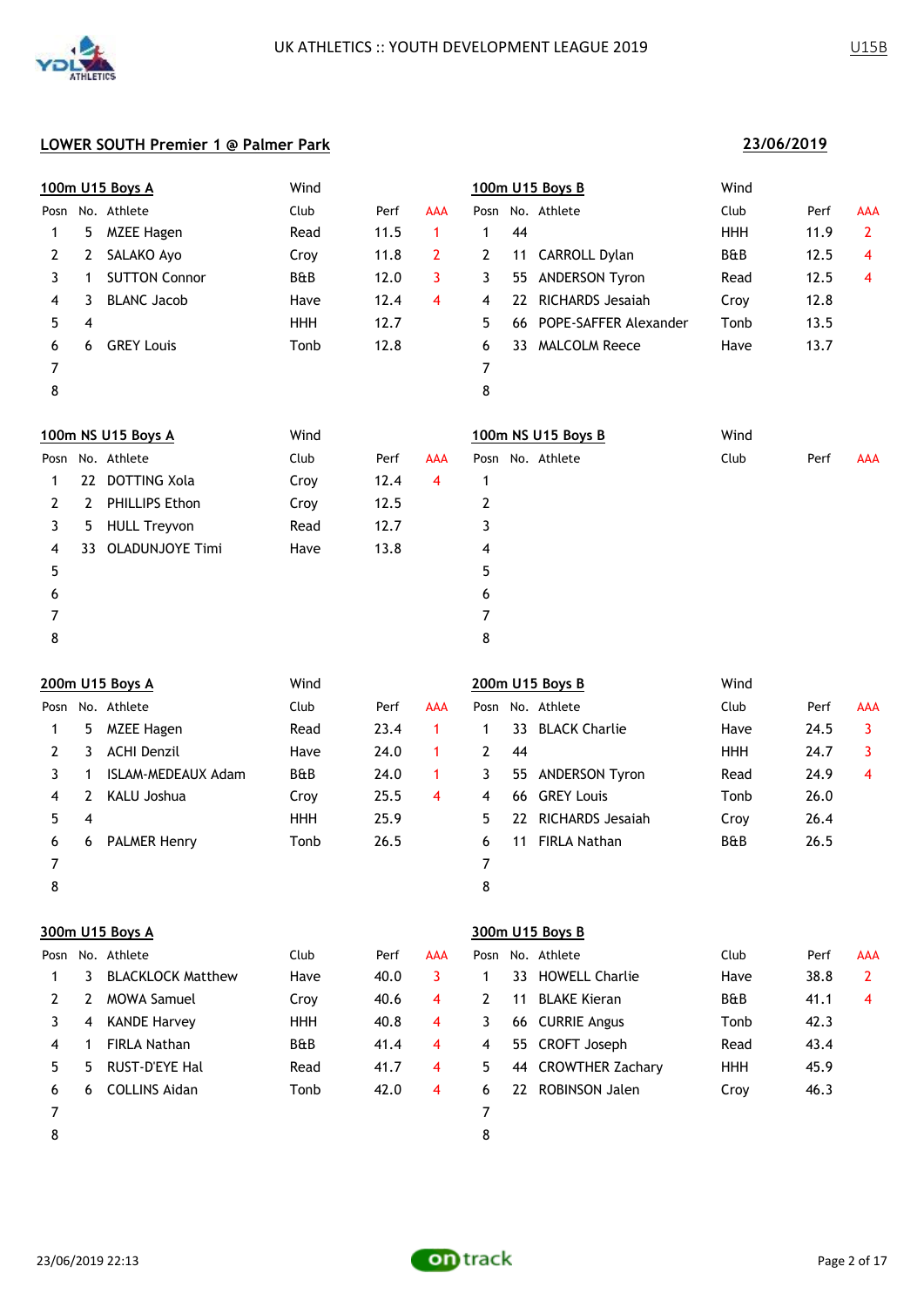

|      | 800m U15 Boys A |                          |            |         | 800m U15 Boys B      |                |    |                         |                |         |                |
|------|-----------------|--------------------------|------------|---------|----------------------|----------------|----|-------------------------|----------------|---------|----------------|
| Posn |                 | No. Athlete              | Club       | Perf    | <b>AAA</b>           |                |    | Posn No. Athlete        | Club           | Perf    | AAA            |
| 1    | 3               | <b>BLACKLOCK Matthew</b> | Have       | 02:06.9 | $\blacktriangleleft$ | 1              | 33 | <b>HOWELL Charlie</b>   | Have           | 02:07.9 | $\overline{2}$ |
| 2    | 4               | <b>KANDE Harvey</b>      | <b>HHH</b> | 02:07.5 | $\overline{2}$       | $\overline{2}$ | 11 | <b>SUGDEN Thomas</b>    | <b>B&amp;B</b> | 02:12.2 | 3              |
| 3    | 1               | <b>SMITH Matthew</b>     | B&B        | 02:09.1 | $\overline{2}$       | 3              | 44 | <b>CROWTHER Zachary</b> | HHH            | 02:13.4 | 3              |
| 4    | 6               | <b>CURRIE Angus</b>      | Tonb       | 02:12.8 | 3                    | 4              | 66 | ROCKS Ethan             | Tonb           | 02:17.4 | $\overline{4}$ |
| 5    | 5               | MARSHALL Aiden           | Read       | 02:13.5 | 3                    | 5.             | 55 | SNOXALL Oliver          | Read           | 02:17.9 | $\overline{4}$ |
| 6    | $\mathbf{2}$    | <b>MOWA Samuel</b>       | Croy       | 02:14.7 | $\overline{4}$       | 6              |    |                         |                |         |                |
| 7    |                 |                          |            |         |                      | 7              |    |                         |                |         |                |
| 8    |                 |                          |            |         |                      | 8              |    |                         |                |         |                |
|      |                 | 800m NS U15 Boys A       |            |         |                      |                |    | 800m NS U15 Boys B      |                |         |                |
| Posn |                 | No. Athlete              | Club       | Perf    | <b>AAA</b>           |                |    | Posn No. Athlete        | Club           | Perf    | AAA            |
| 1    | 3               | LEE-PRIME Joshua         | Have       | 02:19.6 |                      | $\mathbf{1}$   |    |                         |                |         |                |
| 2    | 4               | <b>COWELL-NEW Evan</b>   | <b>HHH</b> | 02:24.3 |                      | 2              |    |                         |                |         |                |
| 3    | 55              | <b>WEST Bradley</b>      | Read       | 02:24.5 |                      | 3              |    |                         |                |         |                |
| 4    | 33              | <b>BURGESS Charlie</b>   | Have       | 02:28.7 |                      | 4              |    |                         |                |         |                |
| 5    | 5               | <b>HALDANE Nick</b>      | Read       | 02:33.5 |                      | 5              |    |                         |                |         |                |
| 6    | 44              | <b>MALONEY Sam</b>       | <b>HHH</b> | 02:44.0 |                      | 6              |    |                         |                |         |                |
| 7    |                 |                          |            |         |                      | 7              |    |                         |                |         |                |
| 8    |                 |                          |            |         |                      | 8              |    |                         |                |         |                |
|      |                 |                          |            |         |                      |                |    |                         |                |         |                |

### **1500m U15 Boys A 1500m U15 Boys B**

| Posn |    | No. Athlete             | Club           | Perf    | <b>AAA</b>              |   |    | Posn No. Athlete      | Club           | Perf    | <b>AAA</b> |
|------|----|-------------------------|----------------|---------|-------------------------|---|----|-----------------------|----------------|---------|------------|
|      | 5. | <b>CRAGGS Oliver</b>    | Read           | 04:26.9 |                         |   |    | 55 LEWIS Edward       | Read           | 04:40.0 | 4          |
|      |    | 66 PHILLIPS Tom         | Tonb           | 04:36.5 |                         |   | 11 | <b>STARVIS Arthur</b> | <b>B&amp;B</b> | 04:45.3 | -4         |
|      |    | <b>HART Shane</b>       | Have           | 04:39.5 | $\overline{\mathbf{4}}$ |   | 6  | <b>HOPKINS George</b> | Tonb           | 04:53.4 |            |
| 4    |    | <b>SHAW George</b>      | <b>B&amp;B</b> | 04:41.0 | 4                       | 4 | 33 | <b>WOLTON Finley</b>  | Have           | 04:56.1 |            |
| 5.   |    | AIKMAN Douglas          | Croy           | 04:53.6 |                         | 5 | 4  | AISA MILLER David     | <b>HHH</b>     | 05:04.5 |            |
| 6    | 44 | <b>BEBBINGTON Robin</b> | <b>HHH</b>     | 04:58.3 |                         | 6 |    |                       |                |         |            |
| 7    |    |                         |                |         |                         |   |    |                       |                |         |            |
| 8    |    |                         |                |         |                         | 8 |    |                       |                |         |            |
|      |    |                         |                |         |                         |   |    |                       |                |         |            |

|      |    | 80m Hurdles U15 Boys A  | Wind           |      |            |    |     | 80m Hurdles U15 Boys B   | Wind           |      |            |
|------|----|-------------------------|----------------|------|------------|----|-----|--------------------------|----------------|------|------------|
| Posn |    | No. Athlete             | Club           | Perf | <b>AAA</b> |    |     | Posn No. Athlete         | Club           | Perf | <b>AAA</b> |
|      | 3. | <b>BLANC Jacob</b>      | Have           | 11.6 |            |    |     | 33 YEXLEY Oliver         | Have           | 12.6 |            |
|      | 4  | <b>MYTIL Clayton</b>    | HHH            | 11.7 |            | 2  |     | 22 THOMAS Henry          | Croy           | 12.9 | 4          |
|      |    | <b>ROBERTSON Oliver</b> | <b>B&amp;B</b> | 12.3 | 3.         | 3  |     | 44 FRANCIS Dwayne        | <b>HHH</b>     | 13.5 |            |
| 4    |    | DOTTING Xola            | Croy           | 12.3 | 3          | 4  | 55. | JONES Reuben             | Read           | 14.2 |            |
| 5.   | 6  | <b>BROOKE Oliver</b>    | Tonb           | 13.3 | 4          | 5. | 66  | <b>TUNE Robert</b>       | Tonb           | 14.8 |            |
| 6    | 5. | <b>BALL Samuel</b>      | Read           | 14.4 |            | 6  | 11  | <b>ELLERTON Jonathan</b> | <b>B&amp;B</b> | 15.1 |            |
|      |    |                         |                |      |            |    |     |                          |                |      |            |
| 8    |    |                         |                |      |            | 8  |     |                          |                |      |            |
|      |    |                         |                |      |            |    |     |                          |                |      |            |

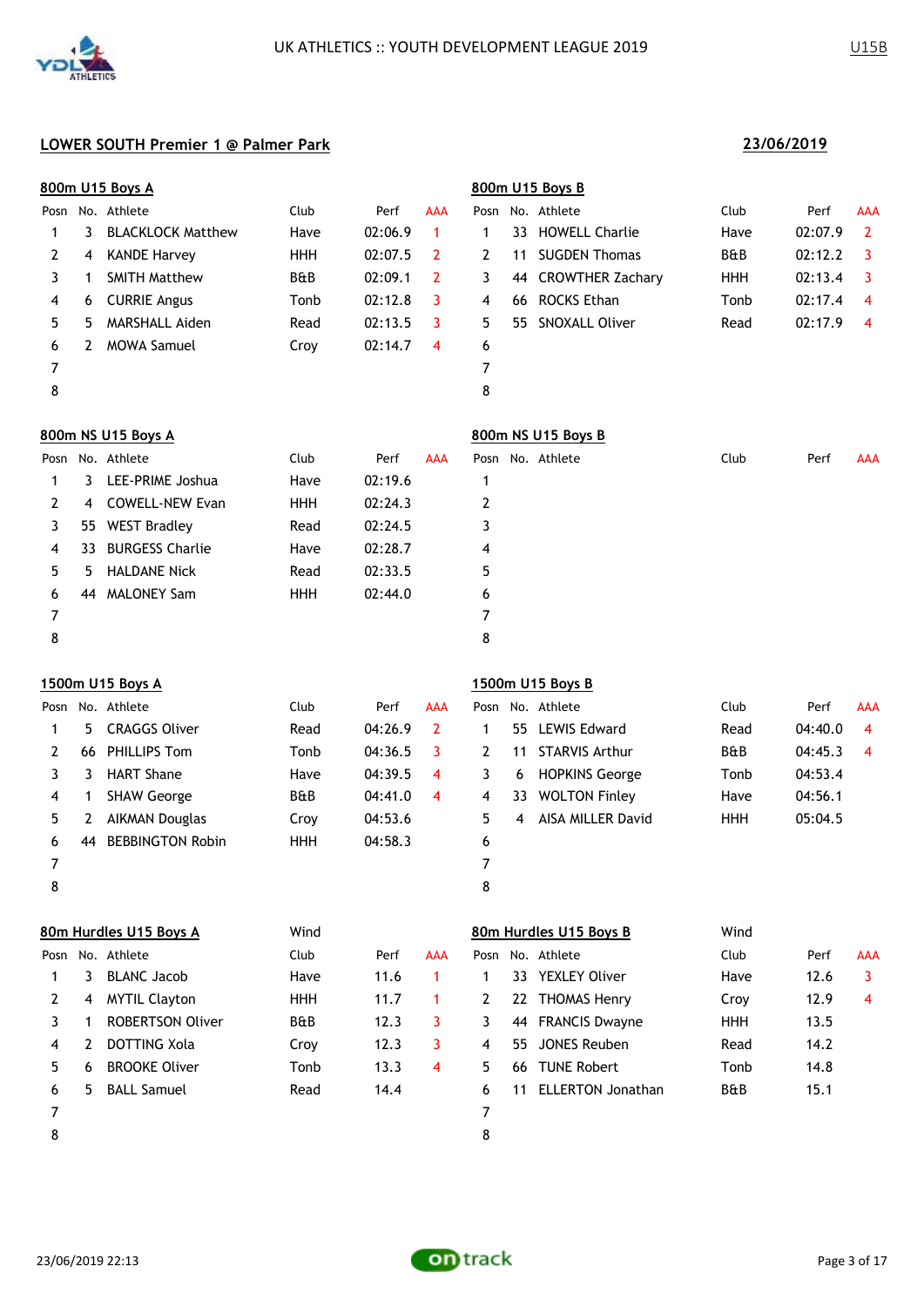

|      |                      | Long Jump U15 Boys A |                |      |     | Long Jump U15 Boys B |    |                       |                |      |            |  |  |
|------|----------------------|----------------------|----------------|------|-----|----------------------|----|-----------------------|----------------|------|------------|--|--|
| Posn |                      | Bib Athlete          | Club           | Perf | AAA | Posn                 |    | Bib Athlete           | Club           | Perf | <b>AAA</b> |  |  |
|      |                      | <b>SUTTON Connor</b> | <b>B&amp;B</b> | 5.86 | 1.  |                      | 11 | CARROLL Dylan         | <b>B&amp;B</b> | 5.07 | 4          |  |  |
| 2    | 4                    | <b>CLARKE Dante</b>  | <b>HHH</b>     | 5.59 | 2   | 2                    |    | 22 DOTTING Xola       | Croy           | 5.01 | 4          |  |  |
| 3    | 3                    | <b>ACHI Denzil</b>   | Have           | 5.35 | 3   | 3                    | 33 | OLADUNJOYE Timi       | Have           | 4.81 |            |  |  |
| 4    | 2                    | KALU Joshua          | Croy           | 5.13 | 4   | 4                    | 55 | JONES Reuben          | Read           | 4.64 |            |  |  |
| 5.   | 66                   | <b>BROOKE Oliver</b> | Tonb           | 5.03 | 4   | 5                    | 44 | <b>FRANCIS Dwayne</b> | <b>HHH</b>     | 4.63 |            |  |  |
| 6    | 5.                   | <b>BALL Samuel</b>   | Read           | 4.82 |     | 6                    | 6  | <b>PALMER Henry</b>   | Tonb           | 4.32 |            |  |  |
| 7    |                      |                      |                |      |     | 7                    |    |                       |                |      |            |  |  |
| 8    |                      |                      |                |      |     | 8                    |    |                       |                |      |            |  |  |
|      | High Jump U15 Boys A |                      |                |      |     | High Jump U15 Boys B |    |                       |                |      |            |  |  |

| Posn  |     | Bib Athlete             | Club           | Perf | AAA | Posn |    | Bib Athlete          | Club           | Perf | <b>AAA</b> |
|-------|-----|-------------------------|----------------|------|-----|------|----|----------------------|----------------|------|------------|
|       |     | WHISKEY Ovie            | Croy           | 1.75 |     |      | 22 | HINDS-HALL Davian    | Crov           | 1.60 | 3          |
|       | ל   | <b>WINTER Harry</b>     | Read           | 1.71 |     |      | 55 | JONES Reuben         | Read           | 1.55 | 4          |
|       |     | <b>ROBERTSON Oliver</b> | <b>B&amp;B</b> | 1.50 |     |      | 6  | <b>BROOKE Oliver</b> | Tonb           | 1.45 |            |
| 4     | 33. | OLADUNJOYE Timi         | Have           | 1.50 |     | 4    | 3. | <b>HART Shane</b>    | Have           | 1.45 |            |
| $5 =$ |     | 66 MCARDLE HODGE Felix  | Tonb           | 1.45 |     | 5.   |    | <b>SMITH Matthew</b> | <b>B&amp;B</b> | 1.40 |            |
| $5=$  |     | 44 CROWE Zachery        | ннн            | 1.45 |     | 6.   | 4  | <b>SHOMBE Khiani</b> | HHH            | 1.40 |            |

| Pole Vault U15 Boys A |                     |                                                     |      |            |      | Pole Vault U15 Boys B |  |                                                                      |      |            |  |  |  |
|-----------------------|---------------------|-----------------------------------------------------|------|------------|------|-----------------------|--|----------------------------------------------------------------------|------|------------|--|--|--|
|                       |                     | Club                                                | Perf | <b>AAA</b> | Posn |                       |  | Club                                                                 | Perf | <b>AAA</b> |  |  |  |
|                       |                     | <b>B&amp;B</b>                                      | 3.30 |            |      |                       |  | <b>B&amp;B</b>                                                       | 2.60 | 4          |  |  |  |
| 6                     | LUNT Robin          | Tonb                                                | 2.60 | 4          | 2    |                       |  | Read                                                                 | 2.30 |            |  |  |  |
|                       |                     | Read                                                | 2.60 | 4          |      | 66                    |  | Tonb                                                                 | 2.20 |            |  |  |  |
|                       | <b>PAGE Matthew</b> | Have                                                | 2.10 |            |      |                       |  |                                                                      |      |            |  |  |  |
|                       | $\blacksquare$      | Posn Bib Athlete<br>PLATT Benjamin<br>5 SPLAIN Toby |      |            |      |                       |  | Bib Athlete<br>11 WITCOMBE Oscar<br>55 ORBELL Charlie<br>TUNE Robert |      |            |  |  |  |

|      |                | Shot U15 Boys A      |            |       |                |      |    | Shot U15 Boys B     |      |      |            |
|------|----------------|----------------------|------------|-------|----------------|------|----|---------------------|------|------|------------|
| Posn |                | Bib Athlete          | Club       | Perf  | <b>AAA</b>     | Posn |    | Bib Athlete         | Club | Perf | <b>AAA</b> |
|      |                | <b>DUNCAN Brydon</b> | B&B        | 12.05 | $\overline{2}$ |      | 11 | PLATT Benjamin      | B&B  | 9.77 |            |
|      | 3.             | TAIWO Jonathan       | Have       | 11.20 | 3              | 2    |    | 55 HANHAM Finley    | Read | 7.97 |            |
| 3.   | 5.             | <b>BALL Samuel</b>   | Read       | 11.16 | 3.             | 3    |    | 33 PAGE Matthew     | Have | 7.25 |            |
| 4    | $\overline{4}$ | <b>CLARKE Dante</b>  | <b>HHH</b> | 9.88  |                | 4    |    | 22 RICHARDS Jesajah | Croy | X    |            |
| 5.   |                | PHILLIPS Ethon       | Croy       | 8.90  |                | 5    |    |                     |      |      |            |
| 6    | 66             | <b>COLLINS Aidan</b> | Tonb       | 5.08  |                | 6    |    |                     |      |      |            |
|      |                |                      |            |       |                |      |    |                     |      |      |            |
| 8    |                |                      |            |       |                | 8    |    |                     |      |      |            |
|      |                |                      |            |       |                |      |    |                     |      |      |            |

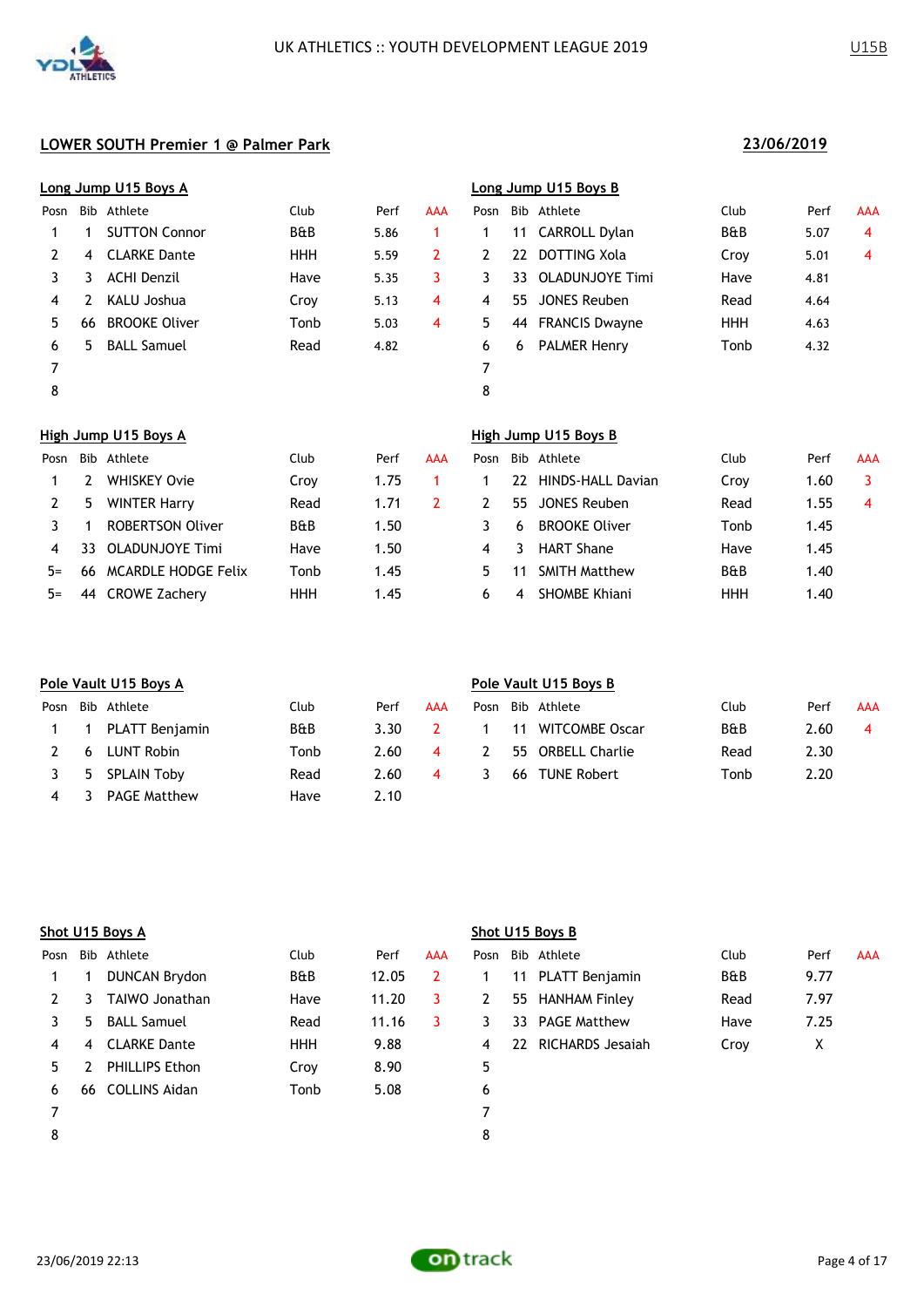

| Discus U15 Boys A |                              |                                                 |       |                | Discus U15 Boys B |     |                       |                                         |       |            |
|-------------------|------------------------------|-------------------------------------------------|-------|----------------|-------------------|-----|-----------------------|-----------------------------------------|-------|------------|
|                   |                              | Club                                            | Perf  | <b>AAA</b>     | Posn              |     |                       | Club                                    | Perf  | <b>AAA</b> |
| ٦                 | <b>MCLEAN-TATTAN Patrick</b> | Have                                            | 38.33 | 1              | 1                 | 33. | <b>YEXLEY Oliver</b>  | Have                                    | 29.89 | 3          |
| 1                 | <b>DUNCAN Brydon</b>         | B&B                                             | 34.46 | $\overline{2}$ | $\mathbf{2}$      | 55  | <b>HANHAM Finley</b>  | Read                                    | 23.99 |            |
| 6                 | <b>MCNICHOL Dante</b>        | Tonb                                            | 30.35 | 3              | 3                 | 11  | <b>BLAKE Kieran</b>   | <b>B&amp;B</b>                          | 22.13 |            |
| 5.                | <b>DOMINGOS Hugo</b>         | Read                                            | 28.36 | 4              | 4                 | 66  | POPE-SAFFER Alexander | Tonb                                    | 20.37 |            |
| 22                | SALAKO Ayo                   | Croy                                            | 19.08 |                | 5.                | 2   | <b>WHITE Ashton</b>   | Croy                                    | 16.48 |            |
|                   |                              |                                                 |       |                | 6                 |     |                       |                                         |       |            |
|                   |                              |                                                 |       |                | 7                 |     |                       |                                         |       |            |
|                   |                              |                                                 |       |                | 8                 |     |                       |                                         |       |            |
|                   |                              |                                                 |       |                |                   |     |                       |                                         |       |            |
|                   |                              | Club                                            | Perf  | <b>AAA</b>     | Posn              |     | Athlete               | Club                                    | Perf  | <b>AAA</b> |
| 33                | <b>BLACK Charlie</b>         | Have                                            | 34.61 | 3              | 1                 | 3.  | TAIWO Jonathan        | Have                                    | 33.91 | 3          |
| 5.                | <b>HANHAM Finley</b>         | Read                                            | 34.16 | 3              | 2                 | 55  | <b>DOMINGOS Hugo</b>  | Read                                    | 19.93 |            |
|                   |                              | Bib Athlete<br>Hammer U15 Boys A<br>Bib Athlete |       |                |                   |     |                       | Bib Athlete<br>Hammer U15 Boys B<br>Bib |       |            |

|    | C. | <b>HANHAM FINIEV</b>  | kead           | 34.16 |   |   |    | 55 DUMINGUS HUGO         | Read | 19.93 |
|----|----|-----------------------|----------------|-------|---|---|----|--------------------------|------|-------|
|    | 6  | <b>MCNICHOL Dante</b> | Tonb           | 32.52 | 4 |   |    | 66 POPE-SAFFER Alexander | Tonb | 18.24 |
| 4  |    | <b>DUNCAN Brydon</b>  | <b>B&amp;B</b> | 25.44 |   |   | 2  | KALU Joshua              | Croy | 18.00 |
| 5. | 22 | <b>WHITE Ashton</b>   | Croy           | 19.85 |   |   | 11 | SHAW George              | B&B  | 9.32  |
| 6  |    |                       |                |       |   | 6 |    |                          |      |       |
|    |    |                       |                |       |   |   |    |                          |      |       |
|    |    |                       |                |       |   | 8 |    |                          |      |       |
|    |    |                       |                |       |   |   |    |                          |      |       |

| Posn |    | Bib Athlete                | Club           | Perf  | AAA |    |    | Posn Bib Athlete         | Club           | Perf  |
|------|----|----------------------------|----------------|-------|-----|----|----|--------------------------|----------------|-------|
|      | 3. | <b>YEXLEY Oliver</b>       | Have           | 43.43 |     |    |    | 33 MCLEAN-TATTAN Patrick | Have           | 33.35 |
|      |    | <b>PLATT Benjamin</b>      | <b>B&amp;B</b> | 43.30 |     | 2  | 11 | FIRLA Nathan             | <b>B&amp;B</b> | 31.98 |
|      | 5  | <b>DOMINGOS Hugo</b>       | Read           | 40.82 |     | 3. |    | 55 RUST-D'EYE Hal        | Read           | 30.18 |
|      | 6  | <b>MCARDLE HODGE Felix</b> | Tonb           | 39.43 |     | 4  | 2  | AIKMAN Douglas           | Croy           | 18.14 |
|      |    | 22 WHITE Ashton            | Croy           | 21.58 |     | 5. | 66 | LUNT Robin               | Tonb           | X     |
| 6    |    |                            |                |       |     |    |    |                          |                |       |

8

### **Javelin U15 Boys A Javelin U15 Boys B**

| Posn         |    | Bib Athlete          | Club           | Perf  | AAA | Posn |              | Bib Athlete              | Club           | Perf  | <b>AAA</b> |
|--------------|----|----------------------|----------------|-------|-----|------|--------------|--------------------------|----------------|-------|------------|
|              | 3  | <b>YEXLEY Oliver</b> | Have           | 43.43 |     |      |              | 33 MCLEAN-TATTAN Patrick | Have           | 33.35 | 4          |
| 2            |    | PLATT Benjamin       | <b>B&amp;B</b> | 43.30 |     |      | 11           | FIRLA Nathan             | <b>B&amp;B</b> | 31.98 |            |
| <sup>3</sup> | 5  | <b>DOMINGOS Hugo</b> | Read           | 40.82 |     | 3.   |              | 55 RUST-D'EYE Hal        | Read           | 30.18 |            |
| 4            | 6  | MCARDLE HODGE Felix  | Tonb           | 39.43 |     | 4    | <sup>2</sup> | AIKMAN Douglas           | Croy           | 18.14 |            |
| 5.           | 22 | <b>WHITE Ashton</b>  | Croy           | 21.58 |     | 5.   | 66           | LUNT Robin               | Tonb           | X.    |            |
|              |    |                      |                |       |     |      |              |                          |                |       |            |

7

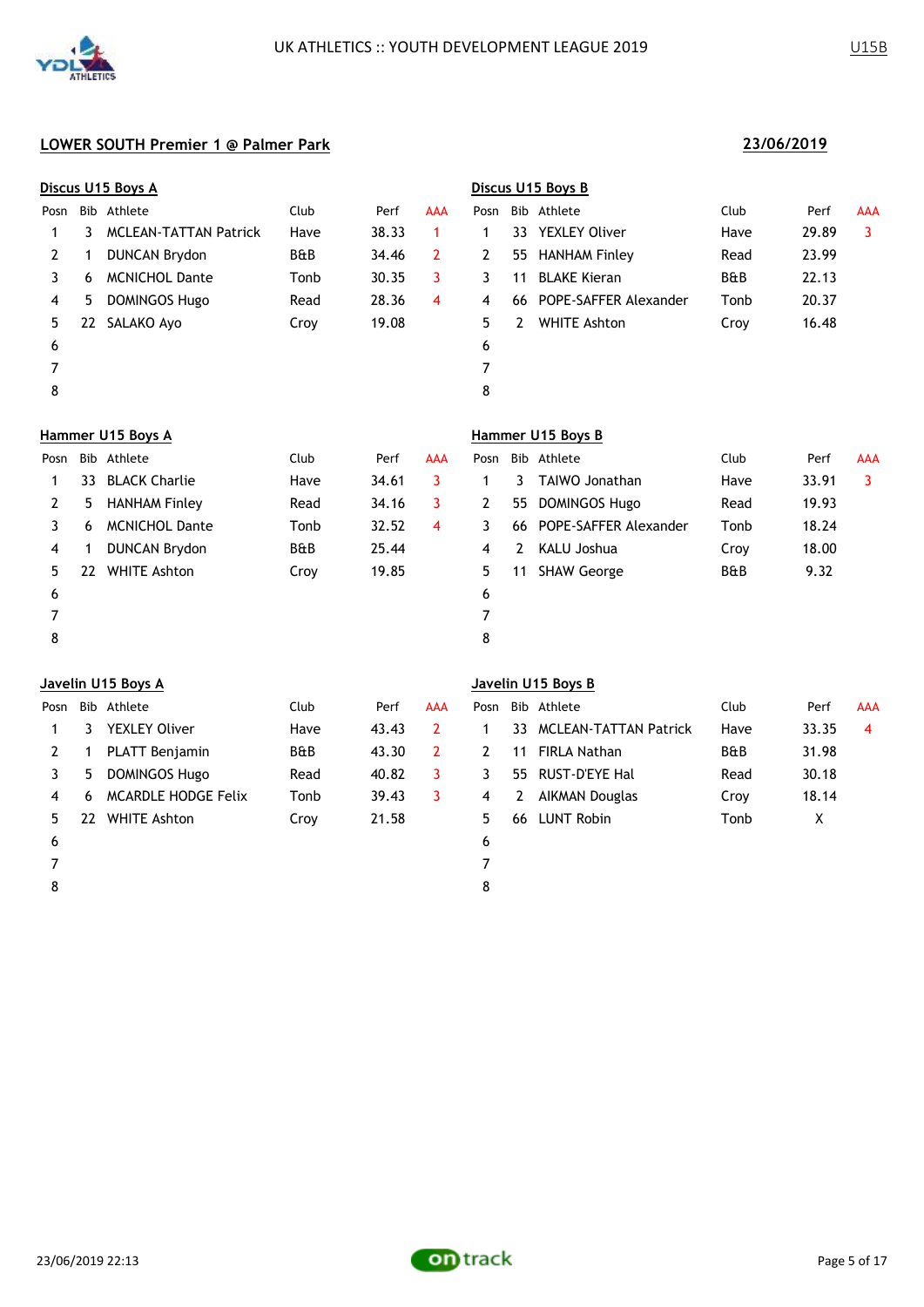

|    |    | 4 x 100m U15 Boys A                                                  |                |      |
|----|----|----------------------------------------------------------------------|----------------|------|
|    |    | Posn No. Runners                                                     | Club           | Perf |
|    | 2  | KALU Joshua, PHILLIPS Ethon, THOMAS Henry, RICHARDS Jesaiah          | Croy           | 47.1 |
|    |    | ISLAM-MEDEAUX Adam, BLAKE Kieran, PLATT Benjamin, SUTTON Connor      | <b>B&amp;B</b> | 47.4 |
|    | 5. | MZEE Hagen, ANDERSON Tyron, HULL Treyvon, JONES Reuben               | Read           | 48.5 |
| 4  | 4  | CLARKE Dante, FRANCIS Dwayne, BOSTOCK WESTLAND Frank, BARRETT Andrew | <b>HHH</b>     | 48.8 |
| 5. |    | OLADUNJOYE Timi, ACHI Denzil, MALCOLM Reece, BLACK Charlie           | Have           | 50.3 |
| 6  | 6  | LUNT Robin, GREY Louis, POPE-SAFFER Alexander, BROOKE Oliver         | Tonb           | 51.5 |
|    |    |                                                                      |                |      |

### 

### **4 x 300m U15 Boys A**

|    |    | Posn No. Runners                                                 | Club       | Perf    |
|----|----|------------------------------------------------------------------|------------|---------|
|    | 3  | LEE-PRIME Joshua, BLACKLOCK Matthew, YEXLEY Oliver, HART Shane   | Have       | 02:46.8 |
|    |    | 5 RUST-D'EYE Hal, CROFT Joseph, MARSHALL Aiden, LEWIS Edward     | Read       | 02:53.4 |
|    |    | 6 COLLINS Aidan, ROCKS Ethan, CURRIE Angus, PALMER Henry         | Tonb       | 02:55.8 |
| 4  | -2 | AIKMAN Douglas, SALAKO Ayo, ROBINSON Jalen, MOWA Samuel          | Crov       | 03:00.3 |
| 5. |    | 4 CROWTHER Zachary, KANDE Harvey, AISA MILLER David, MALONEY Sam | <b>HHH</b> | 03:06.1 |
|    |    |                                                                  |            |         |

- 
- 
- 

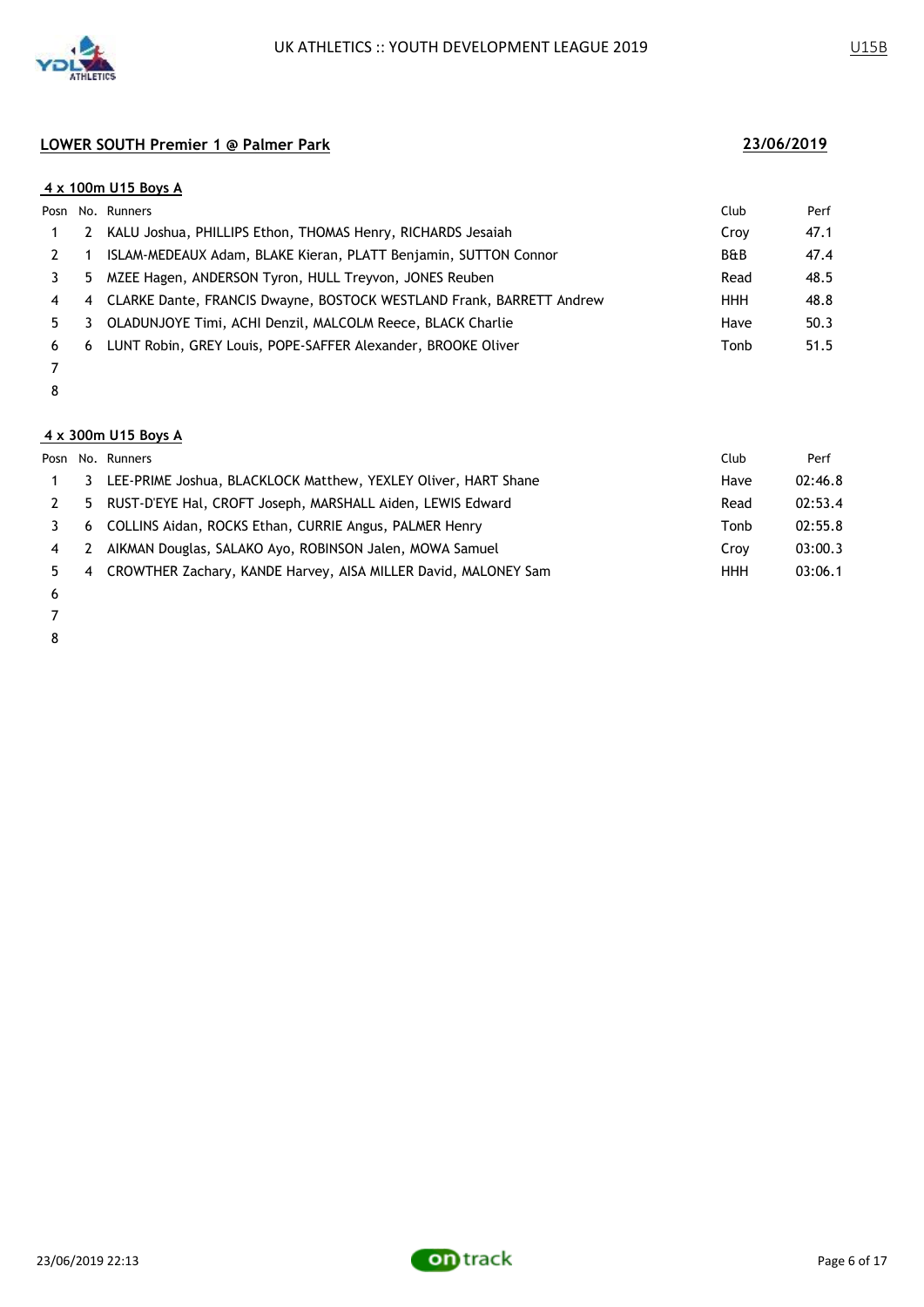

**23/06/2019**

| Club<br>Club<br>No. Athlete<br>No. Athlete<br>Perf<br>AAA<br>Posn<br>Perf<br>AAA<br>Posn<br>B&B<br><b>B&amp;B</b><br>12.7<br>KHAMBAI-ANNAN Tyra<br>12.4<br>$\mathbf{1}$<br><b>AKINBILEJE Faith</b><br>$\mathbf 1$<br>11<br>$\mathbf{1}$<br>1<br>1<br>12.6<br>22 TOASLAND India<br><b>KING Saskia</b><br><b>HHH</b><br>12.8<br>$\mathbf{2}$<br>2<br>$\mathbf 1$<br>2<br>Croy<br>4<br><b>SORAE Olivia</b><br>3<br><b>BONSU Lia</b><br>Croy<br>12.9<br>$\overline{2}$<br>3<br>13.3<br>4<br>2<br>33<br>Have<br><b>ROBINSON Paige</b><br>13.2<br>3<br><b>SLATER Kaya</b><br>13.3<br>4<br>4<br>3<br>Have<br>4<br>55<br>Read<br>3<br><b>DANZARIA Prudence</b><br>5<br><b>TALLON Lucy</b><br>Tonb<br>13.2<br>5<br>HHH<br>13.5<br>4<br>6<br>44<br>13.2<br>66 LACEY Asha<br>14.6<br>PICKUP Megan<br>3<br>Tonb<br>6<br>5<br>Read<br>6<br>7<br>7<br>8<br>8<br>100m NS U15 Girls A<br>Wind<br>100m NS U15 Girls B<br>Wind<br>No. Athlete<br>No. Athlete<br>Club<br>Club<br>Perf<br>AAA<br>Posn<br>Perf<br>AAA<br>Posn<br>13.4<br>13.2<br>$\overline{2}$<br>AMPONSAH Christabel<br><b>KERR Emily</b><br>B&B<br>3<br>Croy<br>1<br>11<br>1<br><b>KING Paris</b><br>2<br><b>COLE Rhys</b><br>13.4<br>$\mathbf{2}$<br>13.4<br>3<br>Have<br>33<br>Have<br>3<br><b>FENNING Britley</b><br><b>HHH</b><br>13.5<br>3<br><b>HAYHURST Millie</b><br>13.8<br>55<br>Read<br>4<br>B&B<br>13.5<br><b>EYRAM Glenda</b><br>14.0<br><b>KERR Sophie</b><br>4<br>4<br>Croy<br>1<br>22.<br><b>HARRIS Fern</b><br>13.9<br>5<br>44 MCNEILL Mabel<br>5<br><b>HHH</b><br>14.4<br>5<br>Read<br>14.3<br>6<br>IAQUANIELLO Ava<br>Tonb<br>6<br>6<br>7<br>7<br>8<br>8<br>200m U15 Girls A<br>Wind<br>200m U15 Girls B<br>Wind<br>Posn No. Athlete<br>Club<br><b>AAA</b><br>Posn No. Athlete<br>Club<br>Perf<br>Perf<br>AAA<br><b>KING Saskia</b><br><b>HHH</b><br>25.8<br>$\mathbf{1}$<br>B&B<br>26.2<br><b>AKINBILEJE Faith</b><br>$\mathbf{1}$<br>$\mathbf{1}$<br>11<br>1<br>4<br><b>BONSU Lia</b><br><b>TOASLAND India</b><br>2<br>25.9<br>26.6<br>2<br>2<br>Croy<br>$\mathbf 1$<br>2<br>22<br>Croy<br>3<br>PICKUP Megan<br>26.5<br><b>SLATER Kaya</b><br>27.0<br>3<br>5<br>Read<br>$\mathbf{2}$<br>3<br>Read<br>55<br><b>BOACHIE Olivia</b><br>26.9<br>3<br><b>COLE Rhys</b><br>27.1<br>3<br>4<br>3<br>Have<br>4<br>33<br>Have<br><b>THORN Isobel</b><br>KHAMBAI-ANNAN Tyra<br>B&B<br>26.9<br>5<br>29.1<br>5<br>3<br>Tonb<br>1<br>66<br>30.0<br>6<br><b>TALLON Lucy</b><br>Tonb<br>27.6<br>6<br>44<br><b>HHH</b><br>4<br>6<br>7<br>7<br>8<br>8<br>300m U15 Girls A<br>300m U15 Girls B<br>Posn No. Athlete<br>Club<br>Posn No. Athlete<br>Club<br>Perf<br>AAA<br>Perf<br>AAA<br><b>BOACHIE Olivia</b><br>B&B<br>3<br>Have<br>41.8<br>11 MPASSY Faith<br>42.5<br>1<br>$\mathbf{1}$<br>1<br>1<br><b>B&amp;B</b><br><b>KELLY-GORDON Cameron</b><br>42.5<br><b>NATTRASS Lucy</b><br>43.5<br>3<br>2<br>1<br>2<br>33<br>Have<br>1 |  | 100m U15 Girls A | Wind |  |  | 100m U15 Girls B | Wind |  |
|-------------------------------------------------------------------------------------------------------------------------------------------------------------------------------------------------------------------------------------------------------------------------------------------------------------------------------------------------------------------------------------------------------------------------------------------------------------------------------------------------------------------------------------------------------------------------------------------------------------------------------------------------------------------------------------------------------------------------------------------------------------------------------------------------------------------------------------------------------------------------------------------------------------------------------------------------------------------------------------------------------------------------------------------------------------------------------------------------------------------------------------------------------------------------------------------------------------------------------------------------------------------------------------------------------------------------------------------------------------------------------------------------------------------------------------------------------------------------------------------------------------------------------------------------------------------------------------------------------------------------------------------------------------------------------------------------------------------------------------------------------------------------------------------------------------------------------------------------------------------------------------------------------------------------------------------------------------------------------------------------------------------------------------------------------------------------------------------------------------------------------------------------------------------------------------------------------------------------------------------------------------------------------------------------------------------------------------------------------------------------------------------------------------------------------------------------------------------------------------------------------------------------------------------------------------------------------------------------------------------------------------------------------------------------------------------------------------------------------------------------------------------------------------------------------------------------------------------------------------------------------------|--|------------------|------|--|--|------------------|------|--|
|                                                                                                                                                                                                                                                                                                                                                                                                                                                                                                                                                                                                                                                                                                                                                                                                                                                                                                                                                                                                                                                                                                                                                                                                                                                                                                                                                                                                                                                                                                                                                                                                                                                                                                                                                                                                                                                                                                                                                                                                                                                                                                                                                                                                                                                                                                                                                                                                                                                                                                                                                                                                                                                                                                                                                                                                                                                                                     |  |                  |      |  |  |                  |      |  |
|                                                                                                                                                                                                                                                                                                                                                                                                                                                                                                                                                                                                                                                                                                                                                                                                                                                                                                                                                                                                                                                                                                                                                                                                                                                                                                                                                                                                                                                                                                                                                                                                                                                                                                                                                                                                                                                                                                                                                                                                                                                                                                                                                                                                                                                                                                                                                                                                                                                                                                                                                                                                                                                                                                                                                                                                                                                                                     |  |                  |      |  |  |                  |      |  |
|                                                                                                                                                                                                                                                                                                                                                                                                                                                                                                                                                                                                                                                                                                                                                                                                                                                                                                                                                                                                                                                                                                                                                                                                                                                                                                                                                                                                                                                                                                                                                                                                                                                                                                                                                                                                                                                                                                                                                                                                                                                                                                                                                                                                                                                                                                                                                                                                                                                                                                                                                                                                                                                                                                                                                                                                                                                                                     |  |                  |      |  |  |                  |      |  |
|                                                                                                                                                                                                                                                                                                                                                                                                                                                                                                                                                                                                                                                                                                                                                                                                                                                                                                                                                                                                                                                                                                                                                                                                                                                                                                                                                                                                                                                                                                                                                                                                                                                                                                                                                                                                                                                                                                                                                                                                                                                                                                                                                                                                                                                                                                                                                                                                                                                                                                                                                                                                                                                                                                                                                                                                                                                                                     |  |                  |      |  |  |                  |      |  |
|                                                                                                                                                                                                                                                                                                                                                                                                                                                                                                                                                                                                                                                                                                                                                                                                                                                                                                                                                                                                                                                                                                                                                                                                                                                                                                                                                                                                                                                                                                                                                                                                                                                                                                                                                                                                                                                                                                                                                                                                                                                                                                                                                                                                                                                                                                                                                                                                                                                                                                                                                                                                                                                                                                                                                                                                                                                                                     |  |                  |      |  |  |                  |      |  |
|                                                                                                                                                                                                                                                                                                                                                                                                                                                                                                                                                                                                                                                                                                                                                                                                                                                                                                                                                                                                                                                                                                                                                                                                                                                                                                                                                                                                                                                                                                                                                                                                                                                                                                                                                                                                                                                                                                                                                                                                                                                                                                                                                                                                                                                                                                                                                                                                                                                                                                                                                                                                                                                                                                                                                                                                                                                                                     |  |                  |      |  |  |                  |      |  |
|                                                                                                                                                                                                                                                                                                                                                                                                                                                                                                                                                                                                                                                                                                                                                                                                                                                                                                                                                                                                                                                                                                                                                                                                                                                                                                                                                                                                                                                                                                                                                                                                                                                                                                                                                                                                                                                                                                                                                                                                                                                                                                                                                                                                                                                                                                                                                                                                                                                                                                                                                                                                                                                                                                                                                                                                                                                                                     |  |                  |      |  |  |                  |      |  |
|                                                                                                                                                                                                                                                                                                                                                                                                                                                                                                                                                                                                                                                                                                                                                                                                                                                                                                                                                                                                                                                                                                                                                                                                                                                                                                                                                                                                                                                                                                                                                                                                                                                                                                                                                                                                                                                                                                                                                                                                                                                                                                                                                                                                                                                                                                                                                                                                                                                                                                                                                                                                                                                                                                                                                                                                                                                                                     |  |                  |      |  |  |                  |      |  |
|                                                                                                                                                                                                                                                                                                                                                                                                                                                                                                                                                                                                                                                                                                                                                                                                                                                                                                                                                                                                                                                                                                                                                                                                                                                                                                                                                                                                                                                                                                                                                                                                                                                                                                                                                                                                                                                                                                                                                                                                                                                                                                                                                                                                                                                                                                                                                                                                                                                                                                                                                                                                                                                                                                                                                                                                                                                                                     |  |                  |      |  |  |                  |      |  |
|                                                                                                                                                                                                                                                                                                                                                                                                                                                                                                                                                                                                                                                                                                                                                                                                                                                                                                                                                                                                                                                                                                                                                                                                                                                                                                                                                                                                                                                                                                                                                                                                                                                                                                                                                                                                                                                                                                                                                                                                                                                                                                                                                                                                                                                                                                                                                                                                                                                                                                                                                                                                                                                                                                                                                                                                                                                                                     |  |                  |      |  |  |                  |      |  |
|                                                                                                                                                                                                                                                                                                                                                                                                                                                                                                                                                                                                                                                                                                                                                                                                                                                                                                                                                                                                                                                                                                                                                                                                                                                                                                                                                                                                                                                                                                                                                                                                                                                                                                                                                                                                                                                                                                                                                                                                                                                                                                                                                                                                                                                                                                                                                                                                                                                                                                                                                                                                                                                                                                                                                                                                                                                                                     |  |                  |      |  |  |                  |      |  |
|                                                                                                                                                                                                                                                                                                                                                                                                                                                                                                                                                                                                                                                                                                                                                                                                                                                                                                                                                                                                                                                                                                                                                                                                                                                                                                                                                                                                                                                                                                                                                                                                                                                                                                                                                                                                                                                                                                                                                                                                                                                                                                                                                                                                                                                                                                                                                                                                                                                                                                                                                                                                                                                                                                                                                                                                                                                                                     |  |                  |      |  |  |                  |      |  |
|                                                                                                                                                                                                                                                                                                                                                                                                                                                                                                                                                                                                                                                                                                                                                                                                                                                                                                                                                                                                                                                                                                                                                                                                                                                                                                                                                                                                                                                                                                                                                                                                                                                                                                                                                                                                                                                                                                                                                                                                                                                                                                                                                                                                                                                                                                                                                                                                                                                                                                                                                                                                                                                                                                                                                                                                                                                                                     |  |                  |      |  |  |                  |      |  |
|                                                                                                                                                                                                                                                                                                                                                                                                                                                                                                                                                                                                                                                                                                                                                                                                                                                                                                                                                                                                                                                                                                                                                                                                                                                                                                                                                                                                                                                                                                                                                                                                                                                                                                                                                                                                                                                                                                                                                                                                                                                                                                                                                                                                                                                                                                                                                                                                                                                                                                                                                                                                                                                                                                                                                                                                                                                                                     |  |                  |      |  |  |                  |      |  |
|                                                                                                                                                                                                                                                                                                                                                                                                                                                                                                                                                                                                                                                                                                                                                                                                                                                                                                                                                                                                                                                                                                                                                                                                                                                                                                                                                                                                                                                                                                                                                                                                                                                                                                                                                                                                                                                                                                                                                                                                                                                                                                                                                                                                                                                                                                                                                                                                                                                                                                                                                                                                                                                                                                                                                                                                                                                                                     |  |                  |      |  |  |                  |      |  |
|                                                                                                                                                                                                                                                                                                                                                                                                                                                                                                                                                                                                                                                                                                                                                                                                                                                                                                                                                                                                                                                                                                                                                                                                                                                                                                                                                                                                                                                                                                                                                                                                                                                                                                                                                                                                                                                                                                                                                                                                                                                                                                                                                                                                                                                                                                                                                                                                                                                                                                                                                                                                                                                                                                                                                                                                                                                                                     |  |                  |      |  |  |                  |      |  |
|                                                                                                                                                                                                                                                                                                                                                                                                                                                                                                                                                                                                                                                                                                                                                                                                                                                                                                                                                                                                                                                                                                                                                                                                                                                                                                                                                                                                                                                                                                                                                                                                                                                                                                                                                                                                                                                                                                                                                                                                                                                                                                                                                                                                                                                                                                                                                                                                                                                                                                                                                                                                                                                                                                                                                                                                                                                                                     |  |                  |      |  |  |                  |      |  |
|                                                                                                                                                                                                                                                                                                                                                                                                                                                                                                                                                                                                                                                                                                                                                                                                                                                                                                                                                                                                                                                                                                                                                                                                                                                                                                                                                                                                                                                                                                                                                                                                                                                                                                                                                                                                                                                                                                                                                                                                                                                                                                                                                                                                                                                                                                                                                                                                                                                                                                                                                                                                                                                                                                                                                                                                                                                                                     |  |                  |      |  |  |                  |      |  |
|                                                                                                                                                                                                                                                                                                                                                                                                                                                                                                                                                                                                                                                                                                                                                                                                                                                                                                                                                                                                                                                                                                                                                                                                                                                                                                                                                                                                                                                                                                                                                                                                                                                                                                                                                                                                                                                                                                                                                                                                                                                                                                                                                                                                                                                                                                                                                                                                                                                                                                                                                                                                                                                                                                                                                                                                                                                                                     |  |                  |      |  |  |                  |      |  |
|                                                                                                                                                                                                                                                                                                                                                                                                                                                                                                                                                                                                                                                                                                                                                                                                                                                                                                                                                                                                                                                                                                                                                                                                                                                                                                                                                                                                                                                                                                                                                                                                                                                                                                                                                                                                                                                                                                                                                                                                                                                                                                                                                                                                                                                                                                                                                                                                                                                                                                                                                                                                                                                                                                                                                                                                                                                                                     |  |                  |      |  |  |                  |      |  |
|                                                                                                                                                                                                                                                                                                                                                                                                                                                                                                                                                                                                                                                                                                                                                                                                                                                                                                                                                                                                                                                                                                                                                                                                                                                                                                                                                                                                                                                                                                                                                                                                                                                                                                                                                                                                                                                                                                                                                                                                                                                                                                                                                                                                                                                                                                                                                                                                                                                                                                                                                                                                                                                                                                                                                                                                                                                                                     |  |                  |      |  |  |                  |      |  |
|                                                                                                                                                                                                                                                                                                                                                                                                                                                                                                                                                                                                                                                                                                                                                                                                                                                                                                                                                                                                                                                                                                                                                                                                                                                                                                                                                                                                                                                                                                                                                                                                                                                                                                                                                                                                                                                                                                                                                                                                                                                                                                                                                                                                                                                                                                                                                                                                                                                                                                                                                                                                                                                                                                                                                                                                                                                                                     |  |                  |      |  |  |                  |      |  |
|                                                                                                                                                                                                                                                                                                                                                                                                                                                                                                                                                                                                                                                                                                                                                                                                                                                                                                                                                                                                                                                                                                                                                                                                                                                                                                                                                                                                                                                                                                                                                                                                                                                                                                                                                                                                                                                                                                                                                                                                                                                                                                                                                                                                                                                                                                                                                                                                                                                                                                                                                                                                                                                                                                                                                                                                                                                                                     |  |                  |      |  |  |                  |      |  |
|                                                                                                                                                                                                                                                                                                                                                                                                                                                                                                                                                                                                                                                                                                                                                                                                                                                                                                                                                                                                                                                                                                                                                                                                                                                                                                                                                                                                                                                                                                                                                                                                                                                                                                                                                                                                                                                                                                                                                                                                                                                                                                                                                                                                                                                                                                                                                                                                                                                                                                                                                                                                                                                                                                                                                                                                                                                                                     |  |                  |      |  |  |                  |      |  |
|                                                                                                                                                                                                                                                                                                                                                                                                                                                                                                                                                                                                                                                                                                                                                                                                                                                                                                                                                                                                                                                                                                                                                                                                                                                                                                                                                                                                                                                                                                                                                                                                                                                                                                                                                                                                                                                                                                                                                                                                                                                                                                                                                                                                                                                                                                                                                                                                                                                                                                                                                                                                                                                                                                                                                                                                                                                                                     |  |                  |      |  |  |                  |      |  |
|                                                                                                                                                                                                                                                                                                                                                                                                                                                                                                                                                                                                                                                                                                                                                                                                                                                                                                                                                                                                                                                                                                                                                                                                                                                                                                                                                                                                                                                                                                                                                                                                                                                                                                                                                                                                                                                                                                                                                                                                                                                                                                                                                                                                                                                                                                                                                                                                                                                                                                                                                                                                                                                                                                                                                                                                                                                                                     |  |                  |      |  |  |                  |      |  |
|                                                                                                                                                                                                                                                                                                                                                                                                                                                                                                                                                                                                                                                                                                                                                                                                                                                                                                                                                                                                                                                                                                                                                                                                                                                                                                                                                                                                                                                                                                                                                                                                                                                                                                                                                                                                                                                                                                                                                                                                                                                                                                                                                                                                                                                                                                                                                                                                                                                                                                                                                                                                                                                                                                                                                                                                                                                                                     |  |                  |      |  |  |                  |      |  |
|                                                                                                                                                                                                                                                                                                                                                                                                                                                                                                                                                                                                                                                                                                                                                                                                                                                                                                                                                                                                                                                                                                                                                                                                                                                                                                                                                                                                                                                                                                                                                                                                                                                                                                                                                                                                                                                                                                                                                                                                                                                                                                                                                                                                                                                                                                                                                                                                                                                                                                                                                                                                                                                                                                                                                                                                                                                                                     |  |                  |      |  |  |                  |      |  |
|                                                                                                                                                                                                                                                                                                                                                                                                                                                                                                                                                                                                                                                                                                                                                                                                                                                                                                                                                                                                                                                                                                                                                                                                                                                                                                                                                                                                                                                                                                                                                                                                                                                                                                                                                                                                                                                                                                                                                                                                                                                                                                                                                                                                                                                                                                                                                                                                                                                                                                                                                                                                                                                                                                                                                                                                                                                                                     |  |                  |      |  |  |                  |      |  |
|                                                                                                                                                                                                                                                                                                                                                                                                                                                                                                                                                                                                                                                                                                                                                                                                                                                                                                                                                                                                                                                                                                                                                                                                                                                                                                                                                                                                                                                                                                                                                                                                                                                                                                                                                                                                                                                                                                                                                                                                                                                                                                                                                                                                                                                                                                                                                                                                                                                                                                                                                                                                                                                                                                                                                                                                                                                                                     |  |                  |      |  |  |                  |      |  |
|                                                                                                                                                                                                                                                                                                                                                                                                                                                                                                                                                                                                                                                                                                                                                                                                                                                                                                                                                                                                                                                                                                                                                                                                                                                                                                                                                                                                                                                                                                                                                                                                                                                                                                                                                                                                                                                                                                                                                                                                                                                                                                                                                                                                                                                                                                                                                                                                                                                                                                                                                                                                                                                                                                                                                                                                                                                                                     |  |                  |      |  |  |                  |      |  |
|                                                                                                                                                                                                                                                                                                                                                                                                                                                                                                                                                                                                                                                                                                                                                                                                                                                                                                                                                                                                                                                                                                                                                                                                                                                                                                                                                                                                                                                                                                                                                                                                                                                                                                                                                                                                                                                                                                                                                                                                                                                                                                                                                                                                                                                                                                                                                                                                                                                                                                                                                                                                                                                                                                                                                                                                                                                                                     |  |                  |      |  |  |                  |      |  |
|                                                                                                                                                                                                                                                                                                                                                                                                                                                                                                                                                                                                                                                                                                                                                                                                                                                                                                                                                                                                                                                                                                                                                                                                                                                                                                                                                                                                                                                                                                                                                                                                                                                                                                                                                                                                                                                                                                                                                                                                                                                                                                                                                                                                                                                                                                                                                                                                                                                                                                                                                                                                                                                                                                                                                                                                                                                                                     |  |                  |      |  |  |                  |      |  |
| <b>EYRAM Glenda</b><br>3<br><b>DUGGAN Jessica</b><br>44.7<br>45.0<br>2<br>Croy<br>4<br>3<br>22<br>Croy<br>4                                                                                                                                                                                                                                                                                                                                                                                                                                                                                                                                                                                                                                                                                                                                                                                                                                                                                                                                                                                                                                                                                                                                                                                                                                                                                                                                                                                                                                                                                                                                                                                                                                                                                                                                                                                                                                                                                                                                                                                                                                                                                                                                                                                                                                                                                                                                                                                                                                                                                                                                                                                                                                                                                                                                                                         |  |                  |      |  |  |                  |      |  |
| 45.1<br>45.8<br>O'DWYER Abigail<br>Tonb<br><b>DALY Jessica</b><br>Tonb<br>4<br>4<br>6<br>4<br>66.                                                                                                                                                                                                                                                                                                                                                                                                                                                                                                                                                                                                                                                                                                                                                                                                                                                                                                                                                                                                                                                                                                                                                                                                                                                                                                                                                                                                                                                                                                                                                                                                                                                                                                                                                                                                                                                                                                                                                                                                                                                                                                                                                                                                                                                                                                                                                                                                                                                                                                                                                                                                                                                                                                                                                                                   |  |                  |      |  |  |                  |      |  |
| <b>CROCKER Jemima</b><br>45.8<br>5<br>55 BARNES Katie<br>Read<br>46.0<br>5.<br>5<br>Read                                                                                                                                                                                                                                                                                                                                                                                                                                                                                                                                                                                                                                                                                                                                                                                                                                                                                                                                                                                                                                                                                                                                                                                                                                                                                                                                                                                                                                                                                                                                                                                                                                                                                                                                                                                                                                                                                                                                                                                                                                                                                                                                                                                                                                                                                                                                                                                                                                                                                                                                                                                                                                                                                                                                                                                            |  |                  |      |  |  |                  |      |  |
| <b>HUNTER Hebe</b><br><b>HHH</b><br>46.0<br>6<br>44 MULINDWA Evelyn<br><b>HHH</b><br>46.8<br>6<br>4                                                                                                                                                                                                                                                                                                                                                                                                                                                                                                                                                                                                                                                                                                                                                                                                                                                                                                                                                                                                                                                                                                                                                                                                                                                                                                                                                                                                                                                                                                                                                                                                                                                                                                                                                                                                                                                                                                                                                                                                                                                                                                                                                                                                                                                                                                                                                                                                                                                                                                                                                                                                                                                                                                                                                                                 |  |                  |      |  |  |                  |      |  |
| 7<br>7                                                                                                                                                                                                                                                                                                                                                                                                                                                                                                                                                                                                                                                                                                                                                                                                                                                                                                                                                                                                                                                                                                                                                                                                                                                                                                                                                                                                                                                                                                                                                                                                                                                                                                                                                                                                                                                                                                                                                                                                                                                                                                                                                                                                                                                                                                                                                                                                                                                                                                                                                                                                                                                                                                                                                                                                                                                                              |  |                  |      |  |  |                  |      |  |
| 8<br>8                                                                                                                                                                                                                                                                                                                                                                                                                                                                                                                                                                                                                                                                                                                                                                                                                                                                                                                                                                                                                                                                                                                                                                                                                                                                                                                                                                                                                                                                                                                                                                                                                                                                                                                                                                                                                                                                                                                                                                                                                                                                                                                                                                                                                                                                                                                                                                                                                                                                                                                                                                                                                                                                                                                                                                                                                                                                              |  |                  |      |  |  |                  |      |  |

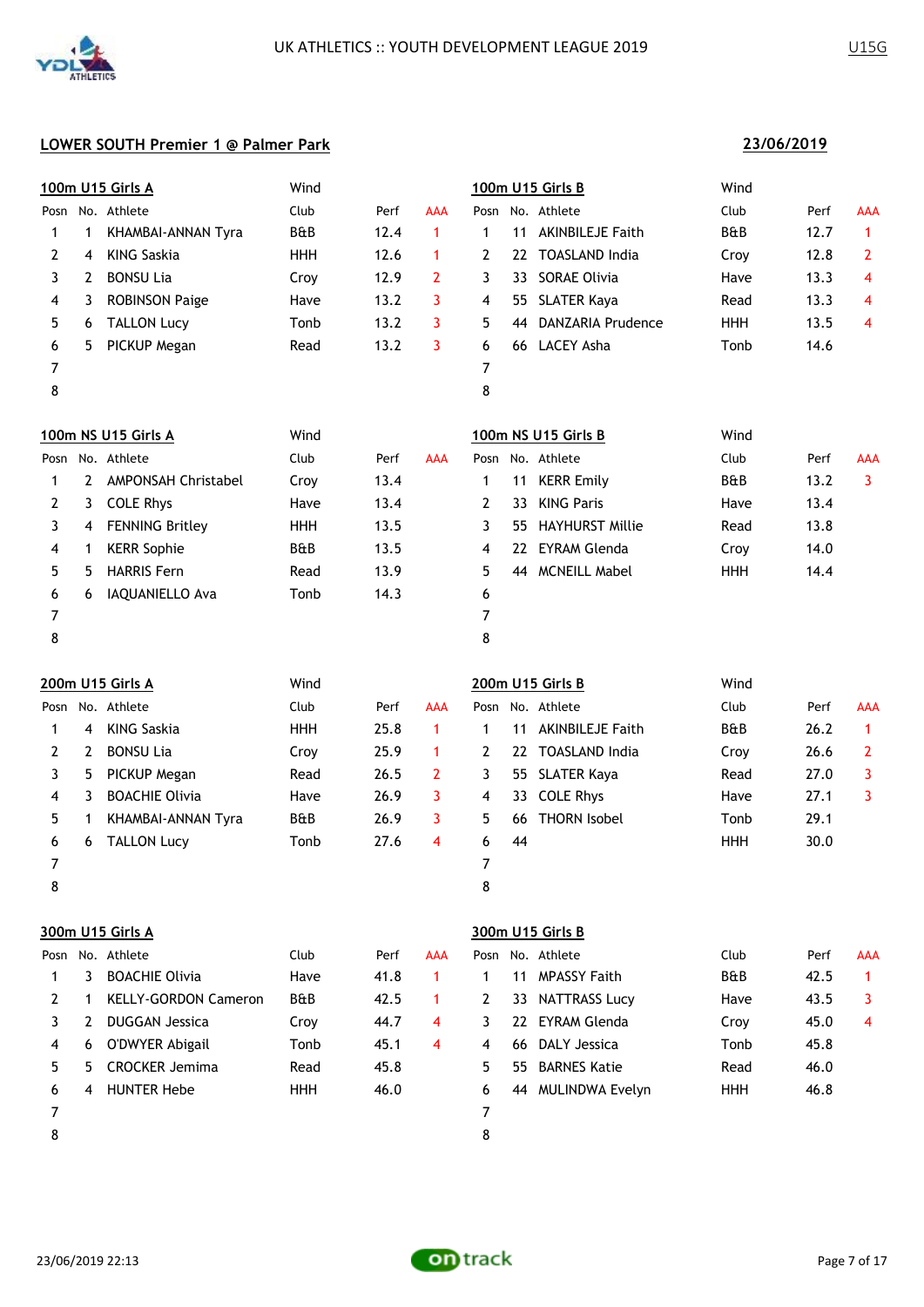

|                |             | 800m U15 Girls A        |                |         |                |                |    | 800m U15 Girls B      |                |         |                |
|----------------|-------------|-------------------------|----------------|---------|----------------|----------------|----|-----------------------|----------------|---------|----------------|
| Posn           |             | No. Athlete             | Club           | Perf    | <b>AAA</b>     | Posn           |    | No. Athlete           | Club           | Perf    | AAA            |
| 1              | 1           | HADLEY Imogen           | B&B            | 02:20.1 | 1              | $\mathbf 1$    | 4  | <b>HUNTER Hebe</b>    | HHH            | 02:26.0 | $\overline{3}$ |
| 2              | 3           | <b>HIGGINS Ruby</b>     | Have           | 02:21.2 | $\overline{2}$ | $\overline{2}$ | 11 | <b>WAUTERS Olivia</b> | B&B            | 02:27.9 | $\overline{4}$ |
| 3              | 44          | <b>CHAN Tamra</b>       | <b>HHH</b>     | 02:24.7 | 3              | 3              | 55 | <b>BARNES Katie</b>   | Read           | 02:30.8 |                |
| 4              | 5           | <b>CROCKER Jemima</b>   | Read           | 02:27.4 | $\overline{4}$ | 4              | 33 | <b>YEXLEY Hannah</b>  | Have           | 02:36.6 |                |
| 5              | 6           | <b>MCINTYRE Ella</b>    | Tonb           | 02:41.8 |                | 5              |    |                       |                |         |                |
| 6              |             |                         |                |         |                | 6              |    |                       |                |         |                |
| $\overline{7}$ |             |                         |                |         |                | 7              |    |                       |                |         |                |
| 8              |             |                         |                |         |                | 8              |    |                       |                |         |                |
|                |             | 800m NS U15 Girls A     |                |         |                |                |    | 800m NS U15 Girls B   |                |         |                |
| Posn           |             | No. Athlete             | Club           | Perf    | <b>AAA</b>     |                |    | Posn No. Athlete      | Club           | Perf    | AAA            |
| 1              | $\mathbf 1$ | <b>MARTIN Gabriella</b> | <b>B&amp;B</b> | 02:28.3 |                | 1              |    |                       |                |         |                |
| 2              | 3           | <b>BARKER Madeline</b>  | Have           | 02:32.4 |                | 2              |    |                       |                |         |                |
| 3              | 33          | <b>LONG Freya</b>       | Have           | 02:32.5 |                | 3              |    |                       |                |         |                |
| 4              | 11          | LOUTH Isabella          | <b>B&amp;B</b> | 02:32.6 |                | 4              |    |                       |                |         |                |
| 5              | 5.          | <b>ELSON Evie</b>       | Read           | 02:32.7 |                | 5              |    |                       |                |         |                |
| 6              | 55          | <b>GODFREY Lydia</b>    | Read           | 02:32.7 |                | 6              |    |                       |                |         |                |
| 7              |             |                         |                |         |                | $\overline{7}$ |    |                       |                |         |                |
| 8              |             |                         |                |         |                | 8              |    |                       |                |         |                |
|                |             | 1500m U15 Girls A       |                |         |                |                |    | 1500m U15 Girls B     |                |         |                |
| Posn           |             | No. Athlete             | Club           | Perf    | AAA            |                |    | Posn No. Athlete      | Club           | Perf    | <b>AAA</b>     |
| 1              | 3           | <b>SEWELL Natalie</b>   | Have           | 04:44.5 | $\mathbf{1}$   | 1              | 11 | <b>CLARK Hannah</b>   | <b>B&amp;B</b> | 04:48.7 | $\mathbf{1}$   |
| 2              | 1           | <b>MEERS Lily</b>       | B&B            | 04:45.1 | 1              | 2              | 55 | <b>HALDANE Holly</b>  | Read           | 05:02.3 | 3              |
| 3              | 5           | <b>NEWMAN Ella</b>      | Read           | 04:59.6 | 3              | 3              | 33 | <b>CANTY Matilda</b>  | Have           | 05:12.3 | 4              |
| 4              | 6           | <b>SLACK Sophie</b>     | Tonb           | 05:09.6 | 4              | 4              | 22 | SETHNA-MCINTOSH Jana  | Croy           | 06:03.5 |                |

2 HOOPER Jenna Croy 05:50.2 6

 7 8

**75m Hurdles U15 Girls A** Wind **75m Hurdles U15 Girls B** Wind Posn No. Athlete Club Club Perf AAA Posn No. Athlete Club Perf AAA 1 2 BONSU Lia Croy 11.4 1 1 22 AFRIYIE AMPONSAH Chrissy Croy 12.0 2 2 3 KING Paris **Have** 11.7 1 2 33 ROBINSON Paige Have 12.1 2 3 5 SOMMERVILLE-BAILEY Megan Read 12.4 3 3 11 ALGEO Emily B&B 13.0 4 4 1 SMITH Abigail 88 B&B 12.6 3 4 66 LACEY Asha 17 Tonb 13.4 4 6 DALY Jessica Tonb 13.2 4 5 55 SUTTON Naomi Read 13.6 4 MULINDWA Evelyn HHH 15.4 6 7 8

4 BAILEY Annabella HHH 05:36.7 5

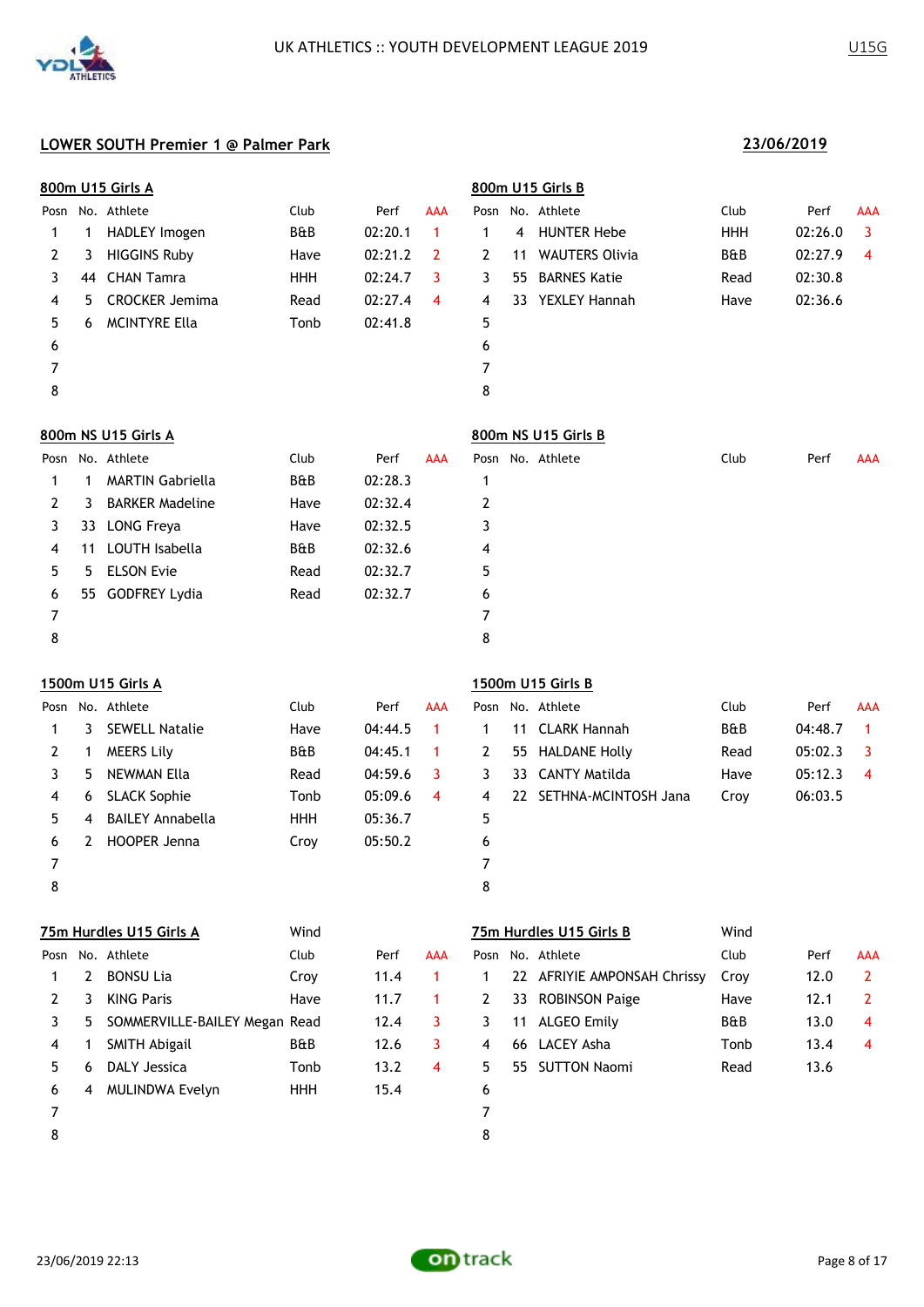

|      |     | Long Jump U15 Girls A  |                |      |            |              |                | Long Jump U15 Girls B  |                |      |                |
|------|-----|------------------------|----------------|------|------------|--------------|----------------|------------------------|----------------|------|----------------|
| Posn |     | Bib Athlete            | Club           | Perf | <b>AAA</b> | Posn         |                | Bib Athlete            | Club           | Perf | AAA            |
|      | 11  | <b>MPASSY Faith</b>    | <b>B&amp;B</b> | 4.76 | 3          |              |                | <b>KERR Sophie</b>     | <b>B&amp;B</b> | 4.63 | $\overline{4}$ |
| 2    | 22  | <b>FRANCIS Ella</b>    | Croy           | 4.61 | 4          | $\mathbf{2}$ | $\overline{2}$ | <b>DUGGAN Jessica</b>  | Croy           | 4.46 |                |
| 3    | 3.  | <b>KING Paris</b>      | Have           | 4.59 | 4          | 3            | 6              | <b>TALLON Lucy</b>     | Tonb           | 4.40 |                |
| 4    | 66  | O'DWYER Abigail        | Tonb           | 4.42 |            | 4            | 44             | <b>MULINDWA Evelyn</b> | HHH            | 3.99 |                |
| 5.   | 4   | DANZARIA Prudence      | <b>HHH</b>     | 4.13 |            | 5.           | 5.             | PICKUP Megan           | Read           | 3.93 |                |
| 6    | 55. | ASHBY Georgina         | Read           | 4.03 |            | 6            | 33.            | <b>BOACHIE Olivia</b>  | Have           | 3.83 |                |
| 7    |     |                        |                |      |            | 7            |                |                        |                |      |                |
| 8    |     |                        |                |      |            | 8            |                |                        |                |      |                |
|      |     | High Jump U15 Girls A  |                |      |            |              |                | High Jump U15 Girls B  |                |      |                |
| Posn |     | Bib Athlete            | Club           | Perf | AAA        | Posn         |                | Bib Athlete            | Club           | Perf | AAA            |
|      | 3   | <b>ASIEGBU Cynthia</b> | Have           | 1.62 |            |              | 33             | OTITOJU Dara           | Have           | 1.40 |                |

|    | ASIEGBU Cynthia        | Have           | 1.62 |   |    | 33 OTITOJU Dara<br>Have              | 1.40 |
|----|------------------------|----------------|------|---|----|--------------------------------------|------|
|    | LEAN Saskia            | Tonb           | 1.60 |   |    | 66 O'DWYER Abigail<br>Tonb           | 1.35 |
|    | <b>DUNCOMBE Elena</b>  | <b>B&amp;B</b> | 1.45 | 4 |    | DUGGAN Jessica<br>22<br>Croy         | 1.35 |
|    | <b>MOORE Ursula</b>    | Crov           | 1.40 |   | 4  | <b>B&amp;B</b><br>MPASSY Faith       | 1.30 |
|    | <b>IJINIGBA Zoe</b>    | HHH            | 1.35 |   | 5. | ASHBY Georgina<br>Read<br>5.         | 1.25 |
| 55 | <b>HAYHURST Millie</b> | Read           | 1.30 |   | h  | HHH<br><b>BAILEY Annabella</b><br>44 | 1.15 |

|      |   | Pole Vault U15 Girls A |      |      |     | Pole Vault U15 Girls B |     |                    |      |      |            |
|------|---|------------------------|------|------|-----|------------------------|-----|--------------------|------|------|------------|
| Posn |   | Bib Athlete            | Club | Perf | AAA | Posn                   |     | Bib Athlete        | Club | Perf | <b>AAA</b> |
|      |   | 5 HARRIS Ruby          | Read | 2.70 |     |                        |     | 55 SUTTON Naomi    | Read | 2.60 |            |
|      |   | 33 LONG Freva          | Have | 2.00 |     |                        | -66 | DALY Jessica       | Tonb | 1.90 |            |
|      | 6 | LEAN Saskia            | Tonb | 2.00 |     |                        | -3  | <b>ENNIS Katie</b> | Have | 1.80 |            |

|      | Shot U15 Girls A |                            |                |       |     |      | Shot U15 Girls B |                      |                |       |            |  |
|------|------------------|----------------------------|----------------|-------|-----|------|------------------|----------------------|----------------|-------|------------|--|
| Posn |                  | Bib Athlete                | Club           | Perf  | AAA | Posn |                  | Bib Athlete          | Club           | Perf  | <b>AAA</b> |  |
|      |                  | <b>RENNIE Rianna</b>       | <b>B&amp;B</b> | 11.77 |     |      | 5.               | <b>DHIR Samaja</b>   | Read           | 10.47 |            |  |
|      | 44               | ARCHIE Alexys              | <b>HHH</b>     | 11.16 |     | 2    | 4                | <b>HEPWORTH Eve</b>  | <b>HHH</b>     | 10.05 | 2          |  |
|      |                  | NWOSU Amara                | Have           | 11.03 |     | 3    | 66               | NISBET Erin          | Tonb           | 9.29  | 3          |  |
| 4    | 55.              | <b>GREENIDGE-KNELL Mia</b> | Read           | 10.67 |     | 4    | 22               | TOASLAND India       | Croy           | 7.74  |            |  |
| 5.   | 6                | <b>EBBAGE Caitlin</b>      | Tonb           | 10.20 | 1.  | 5.   | 11               | <b>ELLIOTT Sofia</b> | <b>B&amp;B</b> | 7.65  |            |  |
| 6    |                  | <b>MILLER Shereece</b>     | Croy           | 8.74  | 4   | 6    | 33.              | <b>REILLY Faith</b>  | Have           | 7.28  |            |  |
|      |                  |                            |                |       |     |      |                  |                      |                |       |            |  |
| 8    |                  |                            |                |       |     | 8    |                  |                      |                |       |            |  |
|      |                  |                            |                |       |     |      |                  |                      |                |       |            |  |

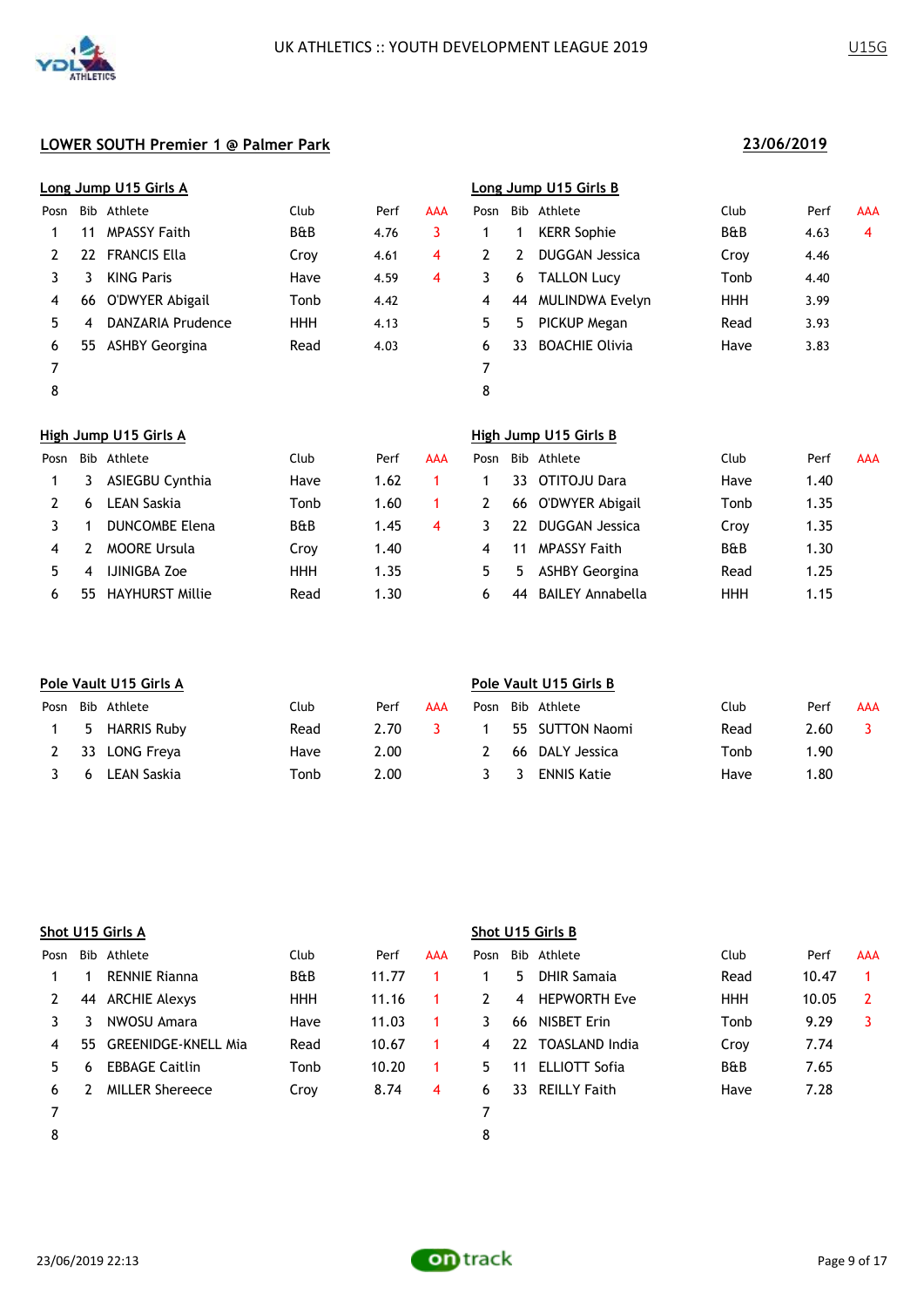

|      | Discus U15 Girls A |                         |                |       |            | Discus U15 Girls B |              |                            |                |       |            |
|------|--------------------|-------------------------|----------------|-------|------------|--------------------|--------------|----------------------------|----------------|-------|------------|
| Posn |                    | Bib Athlete             | Club           | Perf  | <b>AAA</b> | Posn               |              | Bib Athlete                | Club           | Perf  | <b>AAA</b> |
| 1    | 5                  | <b>DHIR Samaja</b>      | Read           | 32.39 |            | 1                  | 55           | <b>GREENIDGE-KNELL Mia</b> | Read           | 24.79 |            |
| 2    | 6                  | <b>EBBAGE Caitlin</b>   | Tonb           | 31.40 |            | 2                  | 33           | <b>ENNIS Katie</b>         | Have           | 24.18 |            |
| 3    | 3                  | <b>YEXLEY Hannah</b>    | Have           | 28.75 |            | 3                  | 66           | <b>NISBET Erin</b>         | Tonb           | 22.08 |            |
| 4    | 4                  | <b>HEPWORTH Eve</b>     | <b>HHH</b>     | 28.56 |            | 4                  | 44           | <b>ARCHIE Alexys</b>       | <b>HHH</b>     | 18.36 |            |
| 5    | 1                  | <b>ELLIOTT Sofia</b>    | B&B            | 21.87 |            | 5                  | $\mathbf{2}$ | <b>MILLER Shereece</b>     | Croy           | 14.78 |            |
| 6    | 22                 | <b>BROADHEAD Pheobe</b> | Croy           | 17.66 |            | 6                  | 11           | O'DOHERTY-VERU Natalia     | <b>B&amp;B</b> | X     |            |
| 7    |                    |                         |                |       |            | 7                  |              |                            |                |       |            |
| 8    |                    |                         |                |       |            | 8                  |              |                            |                |       |            |
|      |                    | Hammer U15 Girls A      |                |       |            |                    |              | Hammer U15 Girls B         |                |       |            |
| Posn |                    | Bib Athlete             | Club           | Perf  | <b>AAA</b> | Posn               |              | Bib Athlete                | Club           | Perf  | <b>AAA</b> |
| 1    | 5                  | <b>DHIR Samaja</b>      | Read           | 35.67 | 3          | 1                  | 55           | <b>GREENIDGE-KNELL Mia</b> | Read           | 27.45 | 4          |
| 2    | 6                  | <b>EBBAGE Caitlin</b>   | Tonb           | 34.86 | 3          | 2                  | 66           | <b>NISBET Erin</b>         | Tonb           | 25.65 | 4          |
| 3    | 2                  | <b>BROADHEAD Pheobe</b> | Croy           | 34.69 | 3          | 3                  | 3            | <b>YEXLEY Hannah</b>       | Have           | 19.73 |            |
| 4    | 1                  | <b>ELLIOTT Sofia</b>    | <b>B&amp;B</b> | 31.76 | 3          | 4                  | 22           | <b>MILLER Shereece</b>     | Croy           | 17.76 |            |
| 5    | 33                 | NWOSU Amara             | Have           | 21.36 |            | 5                  | 11           | <b>WILLARS Amelie</b>      | <b>B&amp;B</b> | 16.61 |            |
| 6    |                    |                         |                |       |            | 6                  |              |                            |                |       |            |
| 7    |                    |                         |                |       |            | 7                  |              |                            |                |       |            |
| 8    |                    |                         |                |       |            | 8                  |              |                            |                |       |            |
|      |                    | Javelin U15 Girls A     |                |       |            |                    |              | Javelin U15 Girls B        |                |       |            |

| Posn |    | Bib Athlete          | Club       | Perf  | AAA | Posn |    | Bib Athlete         | Club           | Perf  | <b>AAA</b> |
|------|----|----------------------|------------|-------|-----|------|----|---------------------|----------------|-------|------------|
|      |    | <b>RENNIE Rianna</b> | B&B        | 32.65 |     |      | 5. | <b>BORN Chantal</b> | Read           | 23.28 | 4          |
| 2    |    | 55 ECKERSALL Tilly   | Read       | 28.48 |     | 2    |    | 33 ENNIS Katie      | Have           | 22.03 |            |
|      |    | <b>REILLY Faith</b>  | Have       | 25.01 | 4   | 3    | 66 | IAQUANIELLO Ava     | Tonb           | 15.75 |            |
| 4    | 6. | <b>LEAN Saskia</b>   | Tonb       | 18.29 |     | 4    | 11 | ALGEO Emily         | <b>B&amp;B</b> | X     |            |
| 5.   |    | <b>MOORE Ursula</b>  | Croy       | 18.09 |     | 5    |    |                     |                |       |            |
| 6    | 44 |                      | <b>HHH</b> | 15.81 |     | 6    |    |                     |                |       |            |
|      |    |                      |            |       |     |      |    |                     |                |       |            |
| 8    |    |                      |            |       |     | 8    |    |                     |                |       |            |
|      |    |                      |            |       |     |      |    |                     |                |       |            |

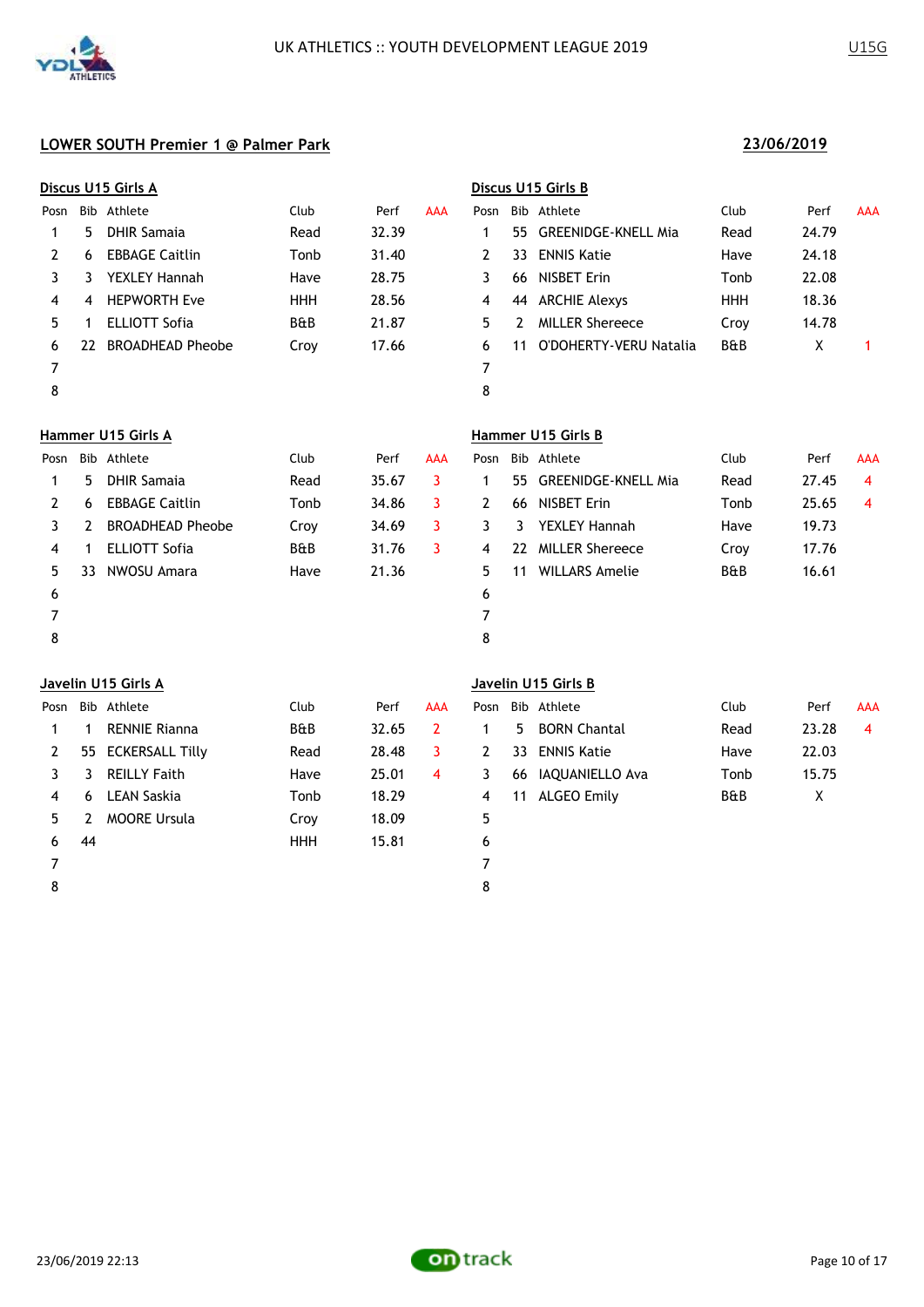

|    |    | 4 x 100m U15 Girls A                                                     |                |      |
|----|----|--------------------------------------------------------------------------|----------------|------|
|    |    | Posn No. Runners                                                         | Club           | Perf |
|    |    | AFRIYIE AMPONSAH Chrissy, AMPONSAH Christabel, TOASLAND India, BONSU Lia | Croy           | 49.8 |
|    |    | KERR Sophie, AKINBILEJE Faith, KERR Emily, KHAMBAI-ANNAN Tyra            | <b>B&amp;B</b> | 49.9 |
|    |    | ROBINSON Paige, KING Paris, COLE Rhys, SORAE Olivia                      | Have           | 51.4 |
| 4  | 5. | HARRIS Fern, SLATER Kaya, HOLLYFIELD Akyra, PICKUP Megan                 | Read           | 52.0 |
| 5. | 4  | MCNEILL Mabel, FENNING Britley, KING Saskia, DANZARIA Prudence           | <b>HHH</b>     | 52.7 |
| 6  | 6  | LACEY Asha, THORN Isobel, IAQUANIELLO Ava, NISBET Erin                   | Tonb           | 56.8 |
|    |    |                                                                          |                |      |

- 
- 

### **4 x 300m U15 Girls A**

|                |   | Posn No. Runners                                                             | Club           | Perf    |
|----------------|---|------------------------------------------------------------------------------|----------------|---------|
|                |   | KELLY-GORDON Cameron, WAUTERS Olivia, MEERS Lily, MPASSY Faith               | <b>B&amp;B</b> | 02:58.8 |
|                | 3 | NATTRASS Lucy, ASIEGBU Cynthia, OTITOJU Dara, BOACHIE Olivia                 | Have           | 03:03.4 |
|                |   | EYRAM Glenda, AFRIYIE AMPONSAH Chrissy, SETHNA-MCINTOSH Jana, DUGGAN Jessica | Croy           | 03:07.2 |
| $\overline{4}$ |   | 5 BARNES Katie, TAPLIN Scarlett, PAINTING Talia, CROCKER Jemima              | Read           | 03:09.0 |
| 5.             | 6 | SLACK Sophie, O'DWYER Abigail, DALY Jessica, TALLON Lucy                     | Tonb           | 03:11.5 |
| 6              |   | 4 HUNTER Hebe, CHAN Tamra, BAILEY Annabella, MULINDWA Evelyn                 | HHH            | 03:14.8 |
|                |   |                                                                              |                |         |

 

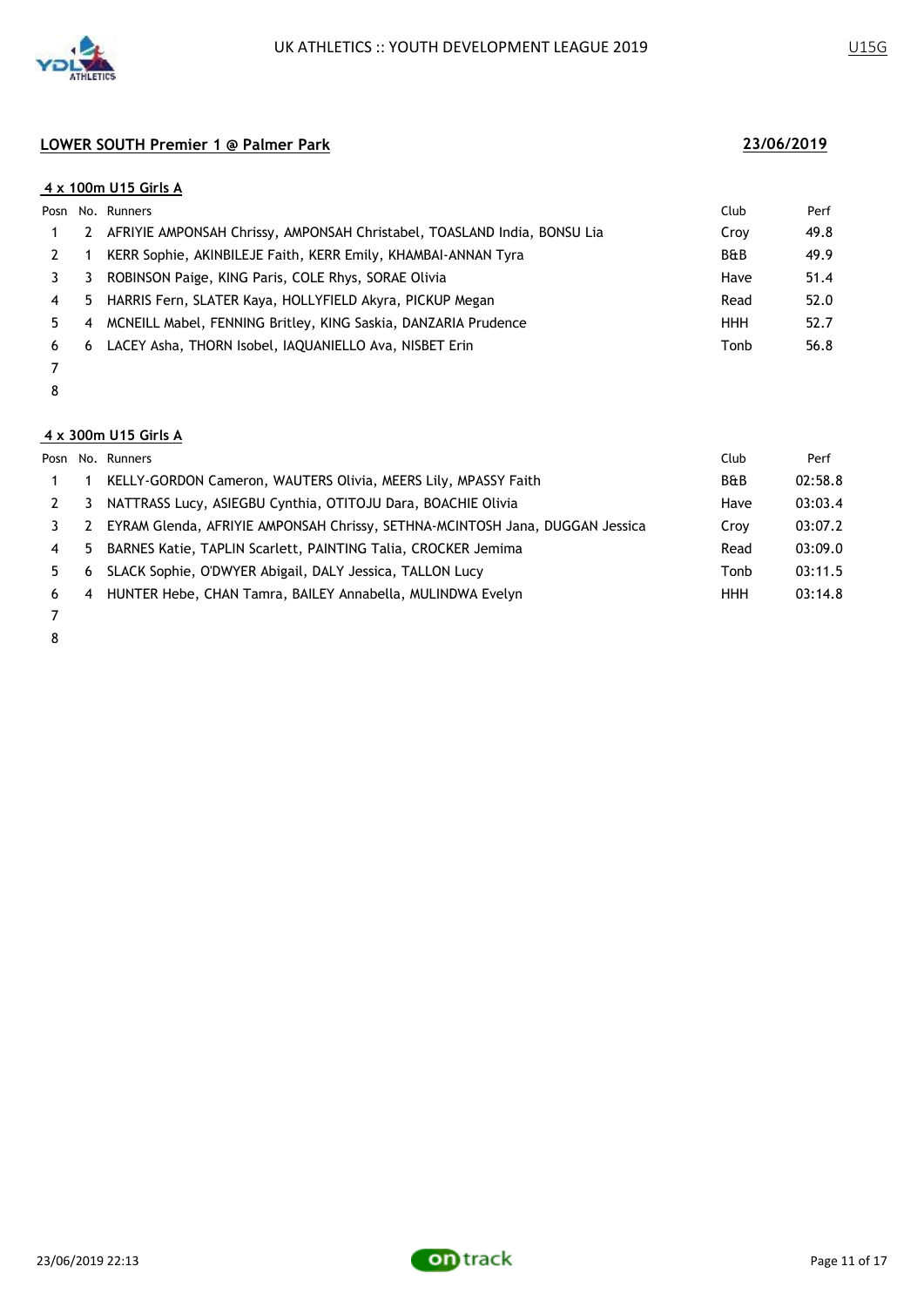

|      |                       | 100m U13 Boys A        | Wind           |      |              |      |    | 100m U13 Boys B          | Wind           |           |            |
|------|-----------------------|------------------------|----------------|------|--------------|------|----|--------------------------|----------------|-----------|------------|
| Posn |                       | No. Athlete            | Club           | Perf | <b>AAA</b>   | Posn |    | No. Athlete              | Club           | Perf      | <b>AAA</b> |
| 1    | 3.                    | SALAAM Al-ameen        | Have           | 12.4 | 1            | 1    | 22 | AKINTOLA Ibukun          | Croy           | 12.5      | 1          |
| 2    | 2                     | <b>FLETCHER Aidann</b> | Croy           | 12.5 | $\mathbf{1}$ | 2    | 55 | <b>LAMB Aaron</b>        | Read           | 12.8      | 1          |
| 3    | 5.                    | ANTHONY-DEYEMO Reuben  | Read           | 12.8 | 1.           | 3    | 11 | NWOGWUGWU Zuriel         | <b>B&amp;B</b> | 13.7      | 4          |
| 4    | 1                     | <b>DARE David</b>      | <b>B&amp;B</b> | 12.9 | $\mathbf{1}$ | 4    | 33 | <b>LAMMAS Daniel</b>     | Have           | 13.7      | 4          |
| 5    | 4                     | <b>OPOKU Matthew</b>   | HHH            | 13.7 | 4            | 5    |    | 66 LOUSBERG Jan          | Tonb           | 13.9      | 4          |
| 6    | 6                     | <b>DIXON Zac</b>       | Tonb           | 13.7 | 4            | 6    |    | 44 O'CALLAGHAN Dylan     | <b>HHH</b>     | 14.5      |            |
| 7    |                       |                        |                |      |              | 7    |    |                          |                |           |            |
| 8    |                       |                        |                |      |              | 8    |    |                          |                |           |            |
|      |                       | 100m NS U13 Boys A     | Wind           |      |              |      |    | 100m NS U13 Boys B       | Wind           | <b>NT</b> |            |
| Posn |                       | No. Athlete            | Club           | Perf | <b>AAA</b>   |      |    | Posn No. Athlete         | Club           | Perf      | <b>AAA</b> |
| 1    | $\mathbf{2}^{\prime}$ | ATTA-FYNN Jayden fiifi | Croy           | 13.6 |              | 1    |    | 11 BYFIELD Marley        | <b>B&amp;B</b> | 14.0      |            |
| 2    | 3.                    | <b>HIGGINS Zack</b>    | Have           | 13.6 |              | 2    | 22 | DEE Michael roy          | Croy           | 14.2      |            |
| 3    | 1                     | NIKORO Andrew          | B&B            | 14.0 |              | 3    | 66 | <b>WALKER Tom</b>        | Tonb           | 14.9      |            |
| 4    | 6                     | <b>METCALFE Alfred</b> | Tonb           | 14.0 |              | 4    | 55 | $\overline{\phantom{a}}$ | Read           | 15.3      |            |
| 5    | 4                     | <b>FOX Sebastian</b>   | <b>HHH</b>     | 14.4 |              | 5    | 33 | <b>OGUNDARE Jude</b>     | Have           | 15.9      |            |
| 6    | 5.                    | <b>CROFT Thomas</b>    | Read           | 14.4 |              | 6    |    |                          |                |           |            |
| 7    |                       |                        |                |      |              | 7    |    |                          |                |           |            |
| 8    |                       |                        |                |      |              | 8    |    |                          |                |           |            |
|      |                       |                        |                |      |              |      |    |                          |                |           |            |
|      |                       |                        |                |      |              |      |    |                          |                |           |            |

|      |    | 200m U13 Boys A        | Wind           |      |     |    |     | 200m U13 Boys B       | Wind           |      |            |
|------|----|------------------------|----------------|------|-----|----|-----|-----------------------|----------------|------|------------|
| Posn |    | No. Athlete            | Club           | Perf | AAA |    |     | Posn No. Athlete      | Club           | Perf | <b>AAA</b> |
|      | 2  | <b>FLETCHER Aidann</b> | Croy           | 25.1 |     |    |     | 55 LAMB Aaron         | Read           | 25.7 |            |
| 2    | 5. | ANTHONY-DEYEMO Reuben  | Read           | 25.7 |     |    |     | 22 AKINTOLA Ibukun    | Croy           | 25.7 |            |
|      |    | <b>DARE David</b>      | <b>B&amp;B</b> | 25.7 |     | 3  | 11  | MOURTADA Rayhan       | <b>B&amp;B</b> | 27.2 | 2          |
| 4    | 6  | <b>DALY Thomas</b>     | Tonb           | 27.5 | 3   | 4  | 33. | OGUNDARE Jude         | Have           | 27.8 | 3          |
| 5.   | 4  | <b>OPOKU Matthew</b>   | <b>HHH</b>     | 27.9 | 3   | 5. | 66  | <b>WALKER Tom</b>     | Tonb           | 29.8 |            |
| 6    | 3  | <b>RADDEN James</b>    | Have           | 29.1 | 4   | 6  | 44  | <b>DUNSTALL Quinn</b> | HHH            | 30.2 |            |
|      |    |                        |                |      |     |    |     |                       |                |      |            |
| 8    |    |                        |                |      |     | 8  |     |                       |                |      |            |

|      | 800m U13 Boys A |                           |                |         |            | 800m U13 Boys B |     |                       |                |         |            |  |  |
|------|-----------------|---------------------------|----------------|---------|------------|-----------------|-----|-----------------------|----------------|---------|------------|--|--|
| Posn |                 | No. Athlete               | Club           | Perf    | <b>AAA</b> |                 |     | Posn No. Athlete      | Club           | Perf    | <b>AAA</b> |  |  |
|      | 6               | <b>KREUZBERG Albert</b>   | Tonb           | 02:11.5 |            |                 | 44  | <b>HAKE Frederick</b> | <b>HHH</b>     | 02:31.0 | -4         |  |  |
|      | 4               | LEE-BAUM Joshua           | <b>HHH</b>     | 02:16.4 |            | 2               | 55  | <b>GODFREY George</b> | Read           | 02:34.1 |            |  |  |
| 3    |                 | <b>LAMMAS Daniel</b>      | Have           | 02:19.7 |            | 3.              | 11  | <b>VERSTER Hendri</b> | <b>B&amp;B</b> | 02:37.0 |            |  |  |
| 4    | 5               | GILLAS Maddox             | Read           | 02:25.5 | 3          | 4               | 33. | <b>HIGGINS Zack</b>   | Have           | 02:38.5 |            |  |  |
| 5    |                 | <b>BROOKS Jasper</b>      | <b>B&amp;B</b> | 02:32.9 | 4          | 5.              | 66  | <b>HICKEY Joseph</b>  | Tonb           | 02:41.0 |            |  |  |
| 6    | 22              | <b>BURKE Kyron-bailee</b> | Croy           | 02:42.8 |            | 6               |     | <b>HEMMINGS Isaac</b> | Croy           | 02:43.9 |            |  |  |
|      |                 |                           |                |         |            |                 |     |                       |                |         |            |  |  |
| 8    |                 |                           |                |         |            | 8               |     |                       |                |         |            |  |  |

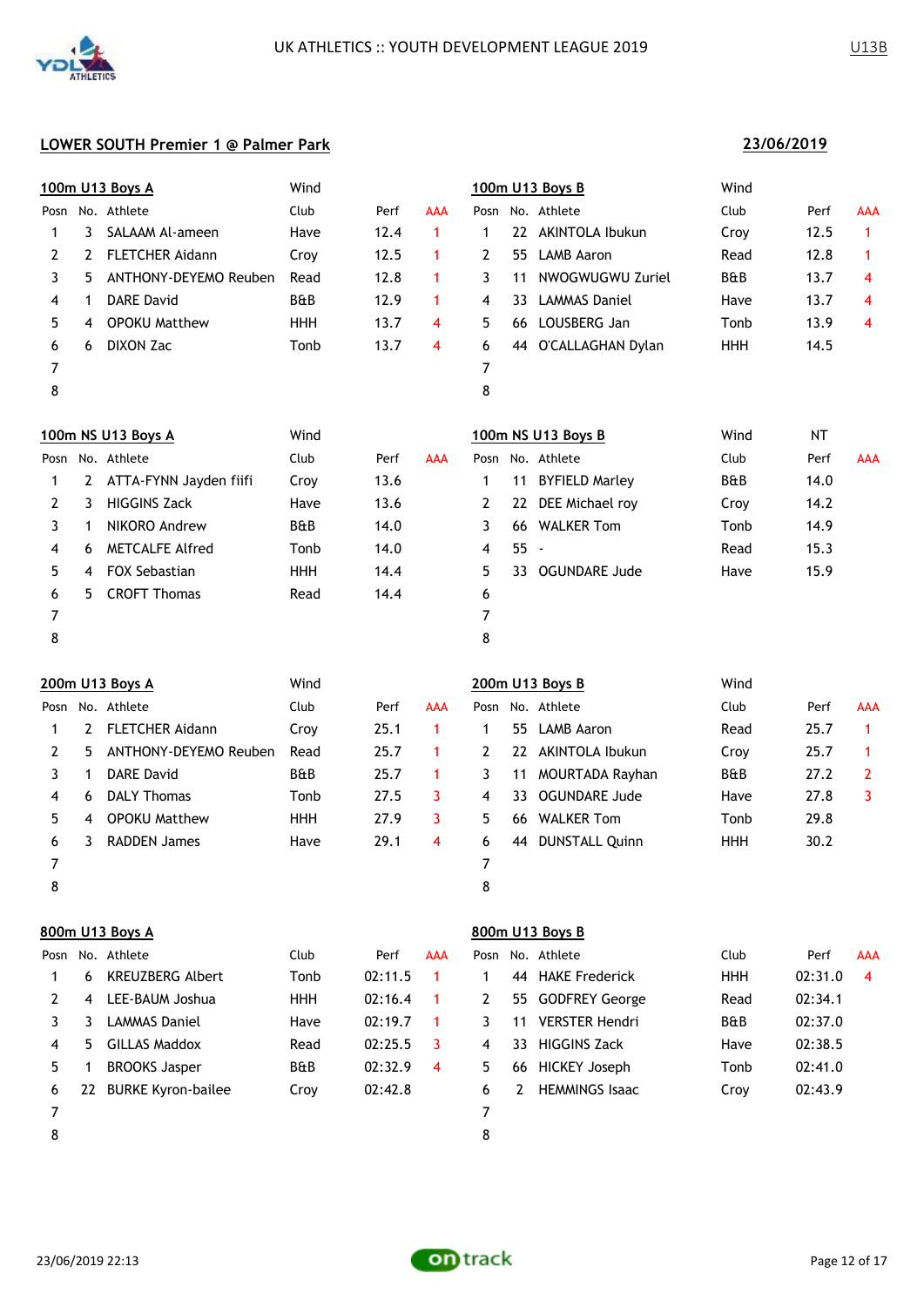

|                |              | 800m NS U13 Boys A          |            |         |                |                |    | 800m NS U13 Boys B      |            |         |              |
|----------------|--------------|-----------------------------|------------|---------|----------------|----------------|----|-------------------------|------------|---------|--------------|
|                |              | Posn No. Athlete            | Club       | Perf    | <b>AAA</b>     |                |    | Posn No. Athlete        | Club       | Perf    | AAA          |
| 1              | 22           |                             | Croy       | 02:37.0 |                | 1              |    |                         |            |         |              |
| 2              | 5            | SHEIKH Jacob                | Read       | 02:39.0 |                | 2              |    |                         |            |         |              |
| 3              | 11           | <b>STARVIS Jed</b>          | B&B        | 02:40.1 |                | 3              |    |                         |            |         |              |
| 4              | 4            | PENNIECARD Archie           | <b>HHH</b> | 02:41.7 |                | 4              |    |                         |            |         |              |
| 5              | 1            | <b>DUDHIA Amir</b>          | B&B        | 02:41.8 |                | 5              |    |                         |            |         |              |
| 6              |              |                             |            |         |                | 6              |    |                         |            |         |              |
| $\overline{7}$ |              |                             |            |         |                | 7              |    |                         |            |         |              |
| 8              |              |                             |            |         |                | 8              |    |                         |            |         |              |
|                |              | 1500m U13 Boys A            |            |         |                |                |    | 1500m U13 Boys B        |            |         |              |
|                |              | Posn No. Athlete            | Club       | Perf    | AAA            |                |    | Posn No. Athlete        | Club       | Perf    | AAA          |
| 1              | 1            | <b>MIDDLETON Alexander</b>  | B&B        | 04:49.4 | $\mathbf{1}$   | $\mathbf 1$    |    | 33 HART Nathan          | Have       | 04:58.2 | 3            |
| 2              | 3            | <b>TAYLOR-BUSH Oliver</b>   | Have       | 04:50.9 | $\mathbf{1}$   | 2              | 11 | <b>HEALY Joshua</b>     | B&B        | 05:04.4 | 4            |
| 3              | 5            | <b>LINDSEY-HALLS Samuel</b> | Read       | 04:57.5 | 3              | 3              | 55 | <b>SMITH Josh</b>       | Read       | 05:16.8 |              |
| 4              | 4            | <b>WHITELOCK Fabien</b>     | HHH        | 04:58.2 | 3              | 4              | 44 | O'CONNOR Jet            | <b>HHH</b> | 05:29.0 |              |
| 5              | 6            | <b>CAMERON Kyle</b>         | Tonb       | 05:25.7 |                | 5              |    |                         |            |         |              |
| 6              |              |                             |            |         |                | 6              |    |                         |            |         |              |
| 7              |              |                             |            |         |                | $\overline{7}$ |    |                         |            |         |              |
| 8              |              |                             |            |         |                | 8              |    |                         |            |         |              |
|                |              | 75m Hurdles U13 Boys A      | Wind       |         |                |                |    | 75m Hurdles U13 Boys B  | Wind       |         |              |
| Posn           |              | No. Athlete                 | Club       | Perf    | AAA            |                |    | Posn No. Athlete        | Club       | Perf    | AAA          |
| 1              | 3            | SALAAM Al-ameen             | Have       | 11.9    | $\mathbf{1}$   | $\mathbf 1$    | 11 | NIKORO Andrew           | B&B        | 13.1    | $\mathbf{2}$ |
| 2              | 6            | <b>KREUZBERG Albert</b>     | Tonb       | 12.0    | 1              | 2              |    | 66 SWABY Theo           | Tonb       | 13.7    | 3            |
| 3              | 1            | MOURTADA Rayhan             | B&B        | 12.7    | 1              | 3              | 33 | <b>MATTHEWS Edward</b>  | Have       | 14.5    | 4            |
| 4              | 5            | <b>NNEKE Kahlon</b>         | Read       | 12.8    | $\mathbf{1}$   | 4              | 55 | <b>CROFT Thomas</b>     | Read       | 15.1    | 4            |
| 5              | 4            | FOX Sebastian               | HHH        | 13.4    |                | 5              |    | 44 PENNIECARD Archie    | <b>HHH</b> | 17.5    |              |
| 6              |              |                             |            |         |                | 6              |    |                         |            |         |              |
| 7              |              |                             |            |         |                | 7              |    |                         |            |         |              |
| 8              |              |                             |            |         |                | 8              |    |                         |            |         |              |
|                |              | Long Jump U13 Boys A        |            |         |                |                |    | Long Jump U13 Boys B    |            |         |              |
| Posn           |              | Bib Athlete                 | Club       | Perf    | AAA            | Posn           |    | Bib Athlete             | Club       | Perf    | AAA          |
| 1              | 4            | O'CALLAGHAN Dylan           | <b>HHH</b> | 4.71    | $\overline{2}$ | $\mathbf 1$    | 1  | NWOGWUGWU Zuriel        | B&B        | 4.49    | 3            |
| 2              | 33           | <b>LAMMAS Daniel</b>        | Have       | 4.56    | $\mathbf{2}$   | 2              |    | 66 LOUSBERG Jan         | Tonb       | 4.13    |              |
| 3              | 11           | <b>BROOKS Jasper</b>        | B&B        | 4.54    | 3              | 3              |    | 55 LINDSEY-HALLS Samuel | Read       | 4.05    |              |
| 4              | 6            | <b>DALY Thomas</b>          | Tonb       | 4.41    | 3              | 4              |    | 44 BROOKES James        | <b>HHH</b> | 3.97    |              |
| 5              | 5            | <b>NNEKE Kahlon</b>         | Read       | 4.12    |                | 5              | 3  | <b>RADDEN James</b>     | Have       | 3.94    |              |
| 6              | $\mathbf{2}$ | ATTA-FYNN Jayden fiifi      | Croy       | 3.23    |                | 6              |    | 22 SASIKUMAR Adhiraiyan | Croy       | 3.19    |              |
| 7              |              |                             |            |         |                | 7              |    |                         |            |         |              |
| 8              |              |                             |            |         |                | 8              |    |                         |            |         |              |
|                |              |                             |            |         |                |                |    |                         |            |         |              |

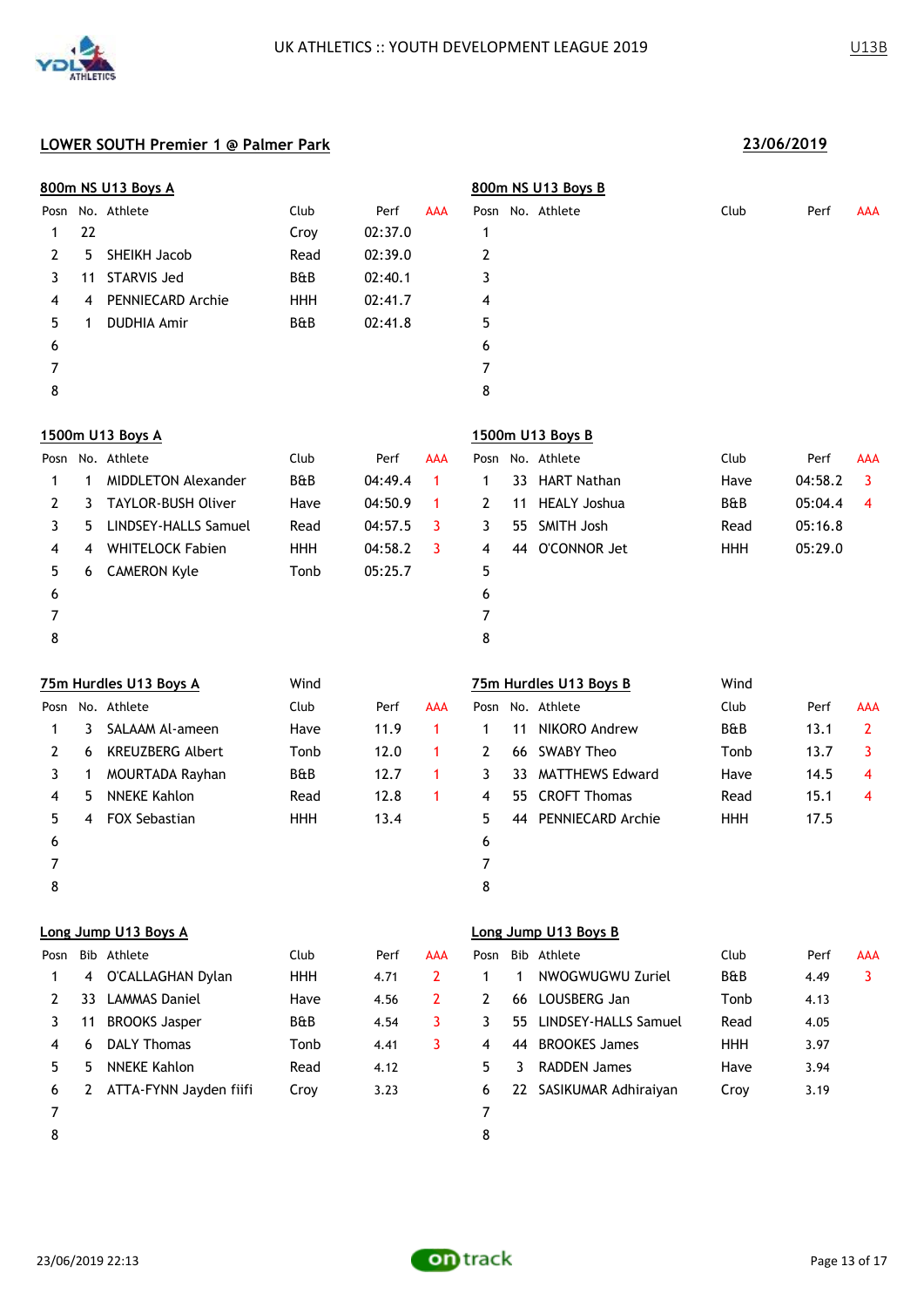

|       | High Jump U13 Boys A |                      |      |      |     |       | High Jump U13 Boys B |                       |                |      |            |  |  |  |
|-------|----------------------|----------------------|------|------|-----|-------|----------------------|-----------------------|----------------|------|------------|--|--|--|
| Posn  |                      | Bib Athlete          | Club | Perf | AAA | Posn  |                      | Bib Athlete           | Club           | Perf | <b>AAA</b> |  |  |  |
|       |                      | SALAAM Al-ameen      | Have | 1.52 |     |       | 4                    | <b>OUINN Dunstall</b> | HHH            | 1.40 |            |  |  |  |
| $2 =$ |                      | 66 CAMERON Kyle      | Tonb | 1.40 |     | $7 =$ | 6                    | SWABY Theo            | Tonb           | 1.35 |            |  |  |  |
| $7 =$ | 44                   | <b>BROOKES James</b> | HHH  | 1.40 |     | $2 =$ | 11                   | KITTERIDGE Finn       | <b>B&amp;B</b> | 1.35 |            |  |  |  |
| 4     |                      | NIKORO Andrew        | B&B  | 1.40 |     | 4     | -55                  |                       | Read           | 1.25 |            |  |  |  |
|       |                      | NNEKE Kahlon         | Read | 1.30 | 4   | ካ.    | 33                   | HARRIOTT Noah         | Have           | 1.20 |            |  |  |  |
|       |                      |                      |      |      |     |       |                      |                       |                |      |            |  |  |  |

|      | Shot U13 Boys A |                        |                |       |     |      | Shot U13 Boys B |                           |                |      |            |  |  |  |
|------|-----------------|------------------------|----------------|-------|-----|------|-----------------|---------------------------|----------------|------|------------|--|--|--|
| Posn |                 | Bib Athlete            | Club           | Perf  | AAA | Posn |                 | Bib Athlete               | Club           | Perf | <b>AAA</b> |  |  |  |
|      | 4               | ABEBRESE Alexander     | <b>HHH</b>     | 10.78 |     |      | 55.             | <b>HENRY-DAIRE Aodhan</b> | Read           | 7.80 | 4          |  |  |  |
|      | 5.              | ANTHONY-DEYEMO Reuben  | Read           | 9.27  |     |      | 44              | LEE-BAUM Joshua           | <b>HHH</b>     | 7.56 | 4          |  |  |  |
| 3    | 3               | <b>HARRIOTT Noah</b>   | Have           | 8.40  | 3   | 3    | 11              | <b>KITTERIDGE Finn</b>    | <b>B&amp;B</b> | 6.80 |            |  |  |  |
| 4    | 6               | <b>METCALFE Alfred</b> | Tonb           | 7.27  | 4   | 4    | -66             | <b>WALKER Tom</b>         | Tonb           | 6.52 |            |  |  |  |
| 5.   |                 | <b>KENNEDY Max</b>     | <b>B&amp;B</b> | 7.12  | 4   | 5.   | 33.             | <b>TESI Michael</b>       | Have           | 6.36 |            |  |  |  |
| 6    | 22              | SASIKUMAR Adhiraiyan   | Croy           | 5.45  |     | 6    |                 | ATTA-FYNN Jayden fiifi    | Croy           | 4.70 |            |  |  |  |
|      |                 |                        |                |       |     |      |                 |                           |                |      |            |  |  |  |
| 8    |                 |                        |                |       |     | 8    |                 |                           |                |      |            |  |  |  |

|      | Javelin U13 Boys A |                     |                |       |     |      |     | Javelin U13 Boys B      |                |       |            |  |  |  |  |
|------|--------------------|---------------------|----------------|-------|-----|------|-----|-------------------------|----------------|-------|------------|--|--|--|--|
| Posn |                    | Bib Athlete         | Club           | Perf  | AAA | Posn |     | Bib Athlete             | Club           | Perf  | <b>AAA</b> |  |  |  |  |
|      | 66                 | <b>DALY Thomas</b>  | Tonb           | 32.82 |     |      | 6   | <b>KREUZBERG Albert</b> | Tonb           | 28.42 | 3          |  |  |  |  |
|      |                    | <b>KENNEDY Max</b>  | <b>B&amp;B</b> | 28.89 | 3   | 2    | 11  | <b>KITTERIDGE Finn</b>  | <b>B&amp;B</b> | 26.94 | 3          |  |  |  |  |
|      | 3                  | <b>BROWN Robert</b> | Have           | 28.47 | 3   | 3    | 33  | <b>MATTHEWS Edward</b>  | Have           | 26.45 | 3          |  |  |  |  |
| 4    | 4                  | O'CALLAGHAN Dylan   | <b>HHH</b>     | 28.46 | 3   | 4    | 44  | <b>DUNSTALL Quinn</b>   | <b>HHH</b>     | 22.80 | 4          |  |  |  |  |
| 5.   | 5                  | LAMB Aaron          | Read           | 19.63 |     | 5.   | 55. | HENRY-DAIRE Aodhan      | Read           | 15.01 |            |  |  |  |  |
| 6    |                    | DEE Michael roy     | Croy           | X     |     | 6    |     |                         |                |       |            |  |  |  |  |
|      |                    |                     |                |       |     |      |     |                         |                |       |            |  |  |  |  |
| 8    |                    |                     |                |       |     | 8    |     |                         |                |       |            |  |  |  |  |
|      |                    |                     |                |       |     |      |     |                         |                |       |            |  |  |  |  |

## **4 x 100m U13 Boys A**

|    |                | Posn No. Runners                                                           | Club           | Perf |
|----|----------------|----------------------------------------------------------------------------|----------------|------|
|    | 2              | FLETCHER Aidann, ATTA-FYNN Jayden fiifi, ARAMIDE Emmanuel, AKINTOLA Ibukun | Croy           | 51.5 |
|    |                | 5 ANTHONY-DEYEMO Reuben, LAMB Aaron, CROFT Thomas, NNEKE Kahlon            | Read           | 51.7 |
|    | 3              | RADDEN James, SALAAM Al-ameen, MATTHEWS Edward, LAMMAS Daniel              | Have           | 52.0 |
| 4  |                | NWOGWUGWU Zuriel, MOURTADA Rayhan, BYFIELD Marley, DARE David              | <b>B&amp;B</b> | 53.6 |
| 5. | 6              | DIXON Zac, DALY Thomas, WALKER Tom, LOUSBERG Jan                           | Tonb           | 54.2 |
| 6  | $\overline{4}$ | FOX Sebastian, O'CALLAGHAN Dylan, OPOKU Matthew, DUNSTALL Quinn            | HHH            | 55.1 |
|    |                |                                                                            |                |      |

- 
- 

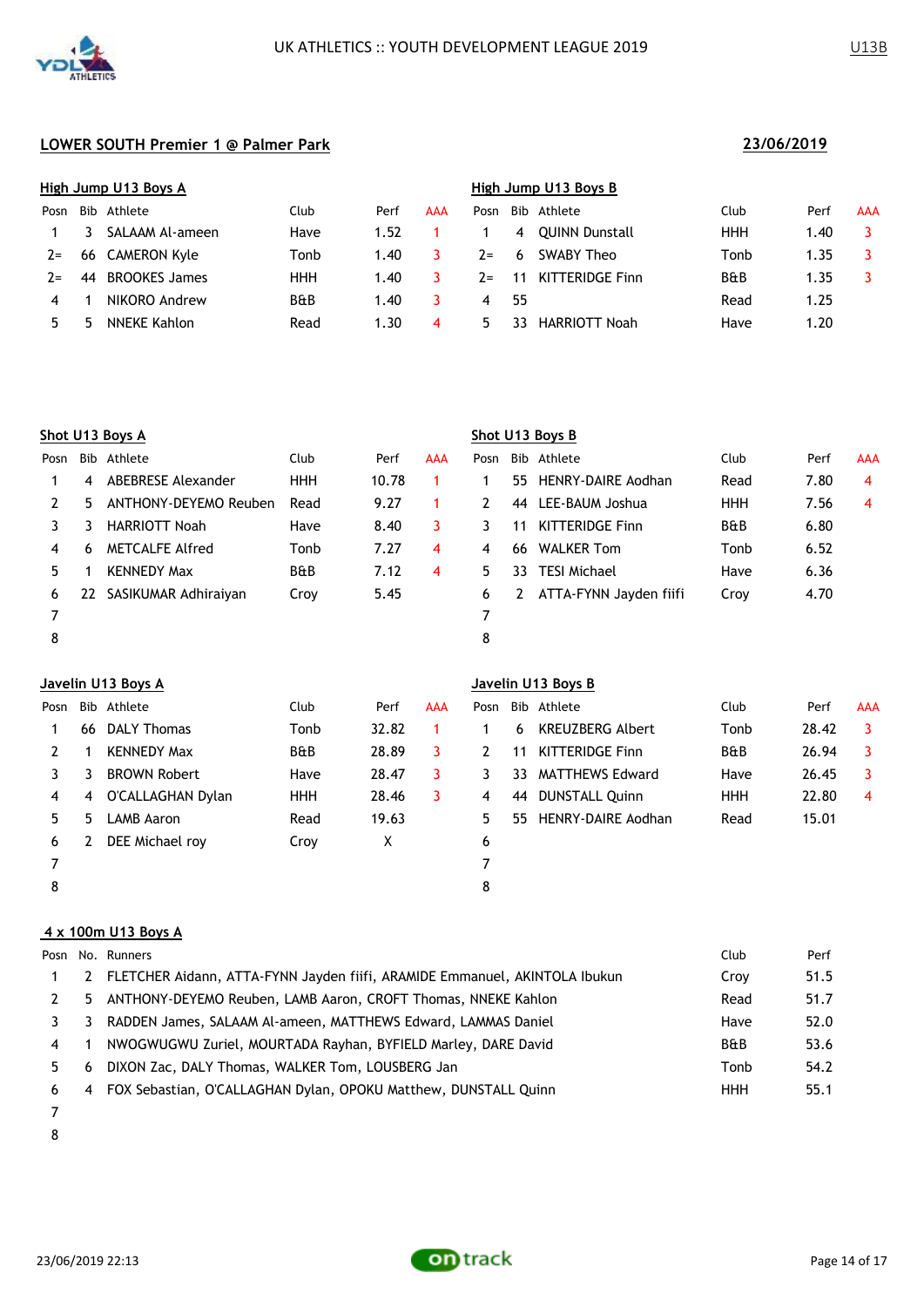

**23/06/2019**

### **LOWER SOUTH Premier 1 @ Palmer Park**

|      |                  | 75m U13 Girls A         | Wind           |         |                |              |                   | 75m U13 Girls B              | Wind           |         |                |
|------|------------------|-------------------------|----------------|---------|----------------|--------------|-------------------|------------------------------|----------------|---------|----------------|
| Posn |                  | No. Athlete             | Club           | Perf    | AAA            | Posn         |                   | No. Athlete                  | Club           | Perf    | AAA            |
| 1    | 2                | <b>JOHNSON Kacey</b>    | Croy           | 10.1    | $\mathbf{1}$   | 1            | 11                | <b>WHITTER Nina</b>          | <b>B&amp;B</b> | 10.4    | $\mathbf{1}$   |
| 2    | 5                | <b>THOMPSON Lexie</b>   | Read           | 10.2    | 1              | 2            | 55                | FOX Izzy                     | Read           | 10.5    | 2              |
| 3    | 1                | <b>ANELE Adaeze</b>     | <b>B&amp;B</b> | 10.4    | $\mathbf{1}$   | 3            |                   | 22 ATTA-FYNN Inessa-Renee    | Croy           | 10.6    | 2              |
| 4    | 3                | <b>CAMPBELL Cassie</b>  | Have           | 10.5    | $\overline{2}$ | 4            | 33.               | OFORI Brianna                | Have           | 11.0    | 4              |
| 5    | 6                | <b>MEDLEN Harriet</b>   | Tonb           | 10.6    | $\overline{2}$ | 5            |                   | 66 LACEY Elicia              | Tonb           | 11.0    | 4              |
| 6    | 4                | <b>EKWE Khelya</b>      | <b>HHH</b>     | 10.6    | $\overline{2}$ | 6            |                   | 44 WALKER Emily              | HHH            | 11.4    |                |
| 7    |                  |                         |                |         |                | 7            |                   |                              |                |         |                |
| 8    |                  |                         |                |         |                | 8            |                   |                              |                |         |                |
|      |                  | 75m NS U13 Girls A      | Wind           |         |                |              |                   | 75m NS U13 Girls B           | Wind           |         |                |
| Posn |                  | No. Athlete             | Club           | Perf    | AAA            |              |                   | Posn No. Athlete             | Club           | Perf    | <b>AAA</b>     |
| 1    | $\mathbf 1$      | MOREN-ROSADO Alexia     | B&B            | 11.0    | 4              | $\mathbf 1$  | 55.               | <b>BIGMORE Charlotte</b>     | Read           | 11.2    | 4              |
| 2    | 5                | <b>BEARD Izzy</b>       | Read           | 11.1    | 4              | 2            | 11                | HAYDEN DE CARBONNIERES E B&B |                | 11.3    | 4              |
| 3    | 2                | <b>WHITE Breanna</b>    | Croy           | 11.3    | 4              | 3            | 66                | MONK Ella                    | Tonb           | 11.8    |                |
| 4    | 6                | <b>SAUNDERS Flora</b>   | Tonb           | 11.7    |                | 4            | 33                | <b>NATTRASS Ella</b>         | Have           | 13.1    |                |
| 5    |                  |                         |                |         |                | 5            |                   |                              |                |         |                |
| 6    |                  |                         |                |         |                | 6            |                   |                              |                |         |                |
| 7    |                  |                         |                |         |                | 7            |                   |                              |                |         |                |
| 8    |                  |                         |                |         |                | 8            |                   |                              |                |         |                |
|      | 150m U13 Girls A |                         | Wind           |         |                |              |                   | 150m U13 Girls B             | Wind           |         |                |
|      |                  | Posn No. Athlete        | Club           | Perf    | AAA            |              |                   | Posn No. Athlete             | Club           | Perf    | AAA            |
| 1    | 2                | <b>JOHNSON Kacey</b>    | Croy           | 19.9    | $\mathbf{1}$   | $\mathbf 1$  | $22 \overline{ }$ | <b>DAVIDS Tochi</b>          | Croy           | 20.4    | $\mathbf{1}$   |
| 2    | 5                | <b>ADEJUWON Tomi</b>    | Read           | 20.1    | 1              | 2            | 11                | <b>ANELE Adaeze</b>          | B&B            | 20.6    | 2              |
| 3    | 1                | <b>WHITTER Nina</b>     | B&B            | 20.2    | 1              | 3            | 55                | FOX Izzy                     | Read           | 20.9    | 2              |
| 4    | 3                | <b>CAMPBELL Cassie</b>  | Have           | 20.8    | 2              | 4            | 33.               | <b>OFORI Brianna</b>         | Have           | 21.6    | 4              |
| 5    | 4                | <b>EKWE Khelya</b>      | <b>HHH</b>     | 21.3    | 3              | 5            | 66.               | <b>HARRISON Esme</b>         | Tonb           | 21.8    | 4              |
| 6    | 6                | <b>DIXON Evie</b>       | Tonb           | 21.7    | 4              | 6            | 44                | STEVENS-COX Alice            | <b>HHH</b>     | 21.9    | 4              |
| 7    |                  |                         |                |         |                | 7            |                   |                              |                |         |                |
| 8    |                  |                         |                |         |                | 8            |                   |                              |                |         |                |
|      |                  | 800m U13 Girls A        |                |         |                |              |                   | 800m U13 Girls B             |                |         |                |
|      |                  | Posn No. Athlete        | Club           | Perf    | AAA            |              |                   | Posn No. Athlete             | Club           | Perf    | <b>AAA</b>     |
| 1    | 6                | <b>SLACK Lily</b>       | Tonb           | 02:24.2 | $\mathbf{1}$   | 1            | 11                | NDIKANWU Tallulah            | B&B            | 02:29.8 | $\overline{2}$ |
| 2    | 1                | <b>DEVENEY Emily</b>    | B&B            | 02:29.4 | 1              | $\mathbf{2}$ |                   | 66 BACHELOR Neve             | Tonb           | 02:37.4 | 4              |
| 3    | 3                | <b>TILLSON Ruby</b>     | Have           | 02:35.7 | 3              | 3            | 5.                | <b>GAYE Khadijah</b>         | Read           | 02:43.3 |                |
| 4    | 55               | <b>CORBIN Mia</b>       | Read           | 02:37.2 | 4              | 4            | 44                | <b>LABAN Rosalee</b>         | <b>HHH</b>     | 02:43.9 |                |
| 5    | 2                | <b>BLOOMFIELD Amber</b> | Croy           | 02:38.3 | 4              | 5            |                   | 33 WARNER Rosie              | Have           | 02:48.8 |                |
| 6    | 4                | <b>O'HANLON Eva</b>     | <b>HHH</b>     | 02:38.6 | 4              | 6            |                   |                              |                |         |                |
| 7    |                  |                         |                |         |                | 7            |                   |                              |                |         |                |

8

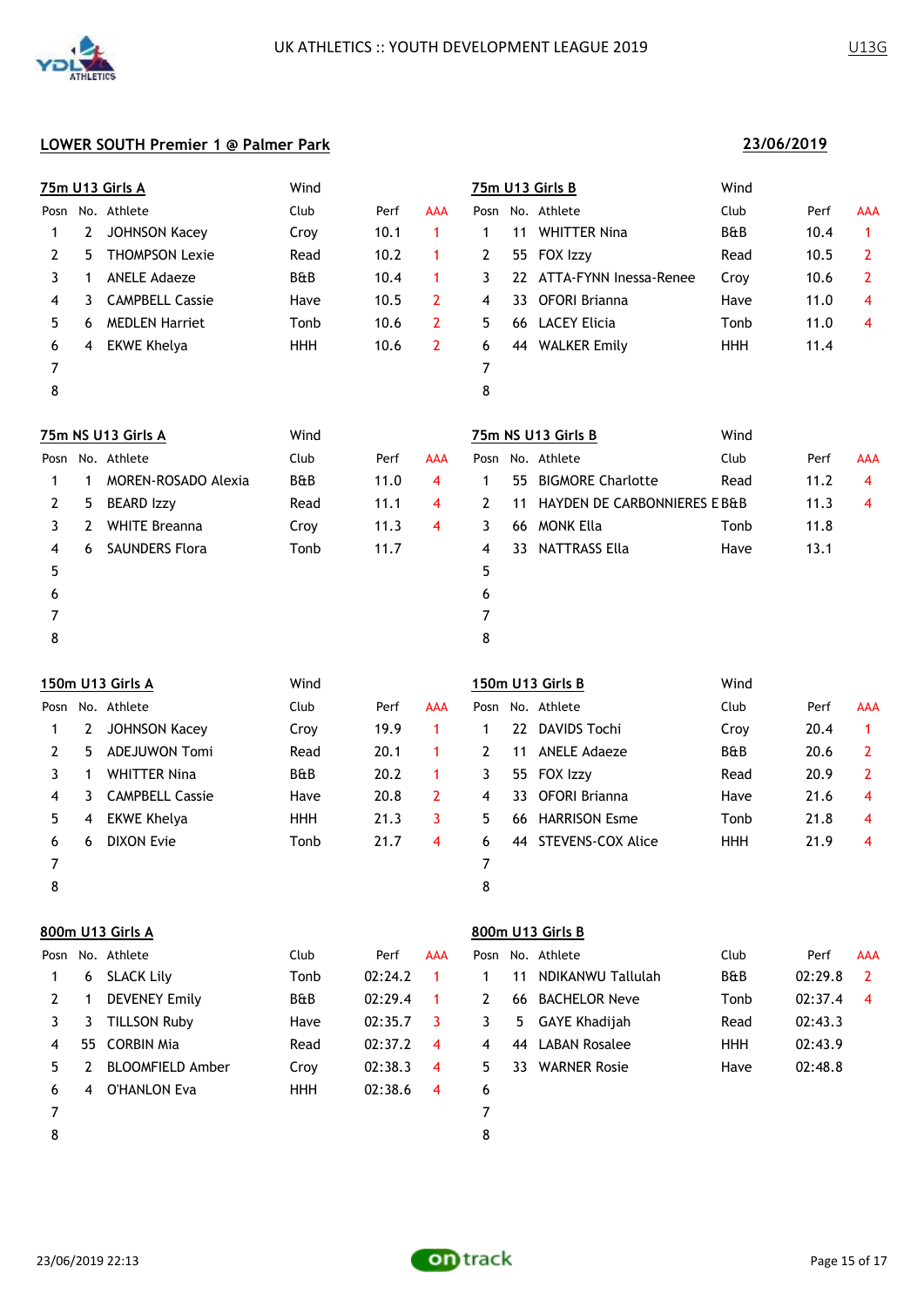

|  | 221061201 |  |
|--|-----------|--|

|      |    | 800m NS U13 Girls A      |                |            |                |                | 800m NS U13 Girls B |                          |                |         |                |  |
|------|----|--------------------------|----------------|------------|----------------|----------------|---------------------|--------------------------|----------------|---------|----------------|--|
|      |    | Posn No. Athlete         | Club           | Perf       | AAA            |                |                     | Posn No. Athlete         | Club           | Perf    | AAA            |  |
| 1    | 1  | <b>COCKBURN Amber</b>    | B&B            | 02:35.6    |                | $\mathbf 1$    |                     |                          |                |         |                |  |
| 2    | 4  | <b>WRIGHT Lucy</b>       | <b>HHH</b>     | 02:41.6    |                | 2              |                     |                          |                |         |                |  |
| 3    | 11 | FIRLA Alyssa             | B&B            | 02:42.4    |                | 3              |                     |                          |                |         |                |  |
| 4    | 55 | <b>LANGDON Georgina</b>  | Read           | 02:45.5    |                | 4              |                     |                          |                |         |                |  |
| 5    | 44 | <b>MARSHALL Vivi</b>     | <b>HHH</b>     | 02:46.2    |                | 5              |                     |                          |                |         |                |  |
| 6    | 5  | <b>ASHBY Charlotte</b>   | Read           | <b>DNF</b> |                | 6              |                     |                          |                |         |                |  |
| 7    |    |                          |                |            |                | 7              |                     |                          |                |         |                |  |
| 8    |    |                          |                |            |                | 8              |                     |                          |                |         |                |  |
|      |    | 1200m U13 Girls A        |                |            |                |                |                     | 1200m U13 Girls B        |                |         |                |  |
| Posn |    | No. Athlete              | Club           | Perf       | AAA            |                |                     | Posn No. Athlete         | Club           | Perf    | AAA            |  |
| 1    | 4  | <b>BROWN Lily-rose</b>   | <b>HHH</b>     | 03:56.2    | $\mathbf{1}$   | $\mathbf{1}$   | 11                  | <b>SLATTERY Megan</b>    | <b>B&amp;B</b> | 04:01.9 |                |  |
| 2    | 1  | MOONEY-CLARKE Molly-may  | B&B            | 03:58.2    | $\mathbf{2}$   | 2              | 33                  | <b>EVANS Hannah</b>      | Have           | 04:17.2 |                |  |
| 3    | 3  | <b>EVANS Charlotte</b>   | Have           | 04:07.9    | 3              | 3              | 66                  | JEE Lara                 | Tonb           | 04:22.6 |                |  |
| 4    | 6  | <b>RAVEN Harriet</b>     | Tonb           | 04:10.8    | 4              | 4              |                     | 44 O'HANLON Grace        | <b>HHH</b>     | 04:25.0 |                |  |
| 5    | 55 | <b>MARDEN Alexandra</b>  | Read           | 04:21.1    | 4              | 5              | 5                   | <b>BARNES Molly</b>      | Read           | 04:30.8 | $\mathbf{1}$   |  |
| 6    | 2  | <b>BELL Jasmine</b>      | Croy           | 04:50.8    |                | 6              |                     |                          |                |         |                |  |
| 7    |    |                          |                |            |                | 7              |                     |                          |                |         |                |  |
| 8    |    |                          |                |            |                | 8              |                     |                          |                |         |                |  |
|      |    | 70m Hurdles U13 Girls A  | Wind           |            |                |                |                     | 70m Hurdles U13 Girls B  | Wind           |         |                |  |
|      |    | Posn No. Athlete         | Club           | Perf       | AAA            |                |                     | Posn No. Athlete         | Club           | Perf    | AAA            |  |
| 1    | 5  | <b>ADEJUWON Tomi</b>     | Read           | 11.2       | $\mathbf{1}$   | 1              | 55                  | <b>JONKERS Annie</b>     | Read           | 11.7    | 1              |  |
| 2    | 2  | <b>DAVIDS Tochi</b>      | Croy           | 11.7       | $\mathbf{1}$   | 2              | 11                  | <b>SNELL Daisy</b>       | B&B            | 12.0    | $\mathbf{2}$   |  |
| 3    | 6  | <b>LACEY Elicia</b>      | Tonb           | 12.0       | $\overline{2}$ | 3              |                     | 22 KENDECK Gracelyn ella | Croy           | 12.1    | 2              |  |
| 4    | 1  | <b>COCKBURN Amber</b>    | B&B            | 12.7       | 4              | 4              |                     | 33 TILLSON Ruby          | Have           | 12.8    | 4              |  |
| 5    | 3  | <b>POULSON Eliza</b>     | Have           | 12.9       | 4              | 5              |                     | 66 SECKER Matilda        | Tonb           | 12.8    | 4              |  |
| 6    | 4  | <b>LABAN Rosalee</b>     | <b>HHH</b>     | 16.6       |                | 6              | 44                  | <b>STEVENS-COX Alice</b> | <b>HHH</b>     | 16.4    |                |  |
| 7    |    |                          |                |            |                | 7              |                     |                          |                |         |                |  |
| 8    |    |                          |                |            |                | 8              |                     |                          |                |         |                |  |
|      |    | Long Jump U13 Girls A    |                |            |                |                |                     | Long Jump U13 Girls B    |                |         |                |  |
| Posn |    | Bib Athlete              | Club           | Perf       | AAA            |                |                     | Posn Bib Athlete         | Club           | Perf    | AAA            |  |
| 1    | 5. | <b>ADEJUWON Tomi</b>     | Read           | 4.75       | $\mathbf{1}$   | $\mathbf{1}$   |                     | 55 BIGMORE Charlotte     | Read           | 4.42    | $\overline{2}$ |  |
| 2    | 1  | <b>SNELL Daisy</b>       | <b>B&amp;B</b> | 4.58       | $\mathbf 1$    | $\mathbf{2}$   |                     | 66 DIXON Evie            | Tonb           | 3.92    |                |  |
| 3    | 6  | <b>HARRISON Esme</b>     | Tonb           | 4.40       | $\overline{2}$ | 3              | 11                  | FIRLA Alyssa             | B&B            | 3.50    |                |  |
| 4    | 4  | <b>EKWE Khelya</b>       | <b>HHH</b>     | 3.97       | 4              | 4              | 33                  | <b>CAMPBELL Cassie</b>   | Have           | 3.42    |                |  |
| 5    |    | 22 KENDECK Gracelyn ella | Croy           | 3.88       |                | 5              |                     | 44 CHATTERJEE Scarlett   | <b>HHH</b>     | 3.36    |                |  |
| 6    | 3  | <b>TILLSON Ruby</b>      | Have           | 3.82       |                | 6              | $\mathbf{2}$        | KENDECK Gracelyn ella    | Croy           | 3.33    |                |  |
| 7    |    |                          |                |            |                | $\overline{7}$ |                     |                          |                |         |                |  |
| 8    |    |                          |                |            |                | 8              |                     |                          |                |         |                |  |
|      |    |                          |                |            |                |                |                     |                          |                |         |                |  |